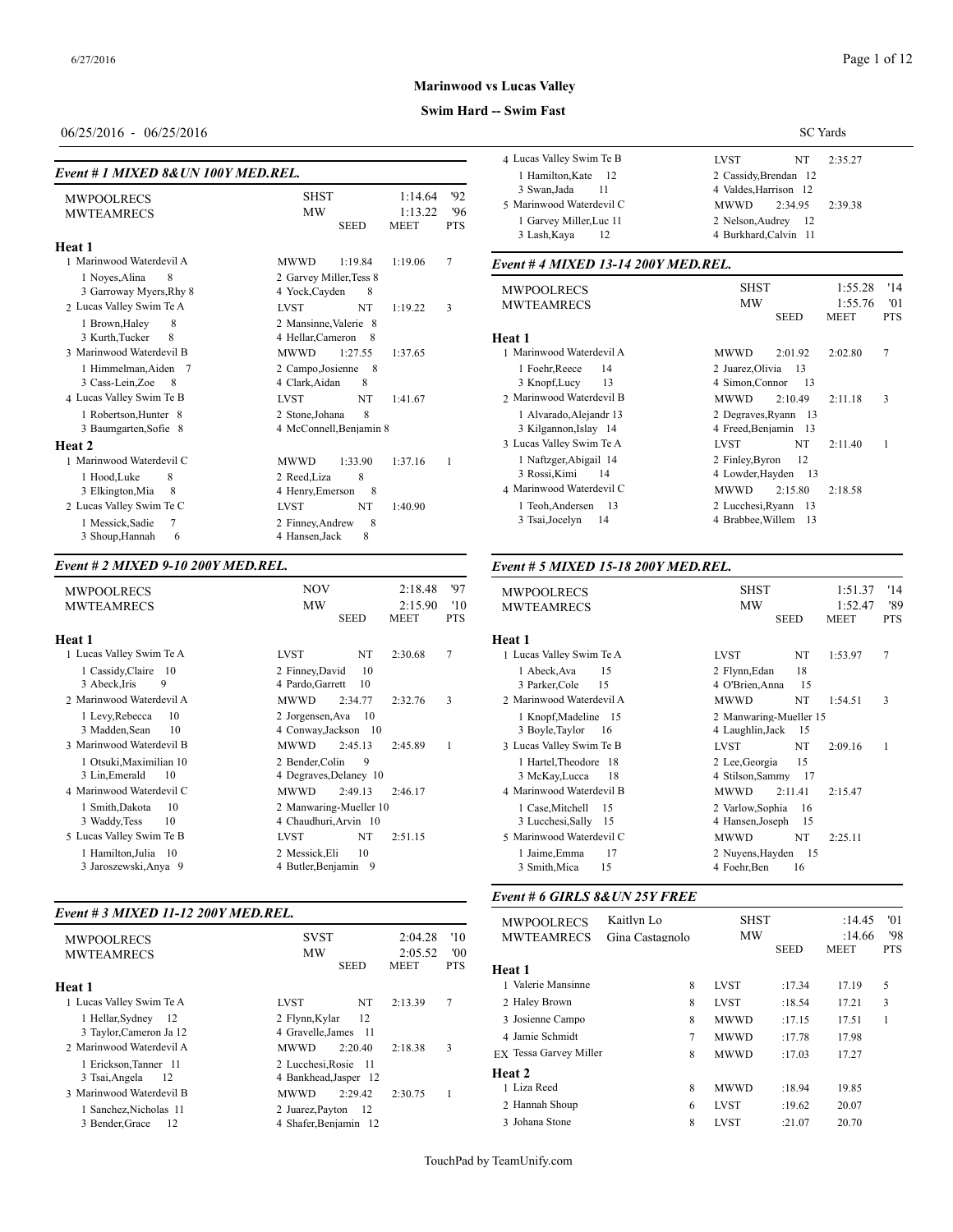### **Swim Hard -- Swim Fast**

| 06/25/2016 - 06/25/2016 |  |  |  |
|-------------------------|--|--|--|
|-------------------------|--|--|--|

| 4 Gianna Tar                    | 8      | <b>LVST</b>                | :20.58           | 22.15          | MWTE.               |
|---------------------------------|--------|----------------------------|------------------|----------------|---------------------|
| EX Alina Noyes                  | 8      | MWWD                       | :18.01           | 16.95          |                     |
| Heat 3                          |        |                            |                  |                | Heat 1              |
| 1 Samantha Reno                 | 8      | <b>MWWD</b>                | :19.44           | 19.75          | 1 Camer             |
| 2 Matilda Lister                | 7      | <b>MWWD</b>                | :19.44           | 20.23          | 2 Cayde             |
| 3 Mia Elkington                 | 8      | <b>MWWD</b>                | :19.49           | 20.56          | 3 Benjar            |
| 4 Sofie Baumgarten              | 8      | <b>LVST</b>                | :21.40           | 20.72          | 4 Rhys              |
| 5 Ryann Jefferys                | 6      | <b>LVST</b>                | :22.27           | 23.12          | 5 Aidan             |
| Heat 4                          |        |                            |                  |                | Heat 2              |
| 1 Addison Marsh                 | 8      | <b>MWWD</b>                | :20.28           | 20.89          | 1 Aiden             |
| 2 Kaylyn Molloy                 | 8      | <b>MWWD</b>                | :19.53           | 21.14          | 2 Emers<br>3 Jack H |
| 3 Sadie Messick                 | 7      | <b>LVST</b>                | :25.36           | 26.21          | 4 Noah l            |
| 4 Eva Bech                      | 7      | <b>LVST</b>                | :28.45           | 28.58          | 5 Andre             |
| 5 Pranavi Pathuri               | 8      | <b>LVST</b>                | :22.79           | NS             |                     |
| Heat 5                          |        |                            |                  |                | Heat 3<br>1 Luke I  |
| 1 Sahaj Malik                   | 8      | <b>MWWD</b>                | :21.25           | 20.86          | 2 Gabria            |
| 2 Brooklyn Schlunt              | 6      | <b>MWWD</b>                | :21.43           | 21.44          | 3 Andre             |
| 3 Evelyn Noyes                  | 6      | <b>MWWD</b>                | :21.20           | 21.70          | 4 Hunter            |
| 4 Anna Kuzma<br>5 Mara Carvalho | 8      | <b>LVST</b>                | :29.02           | 25.88          | 5 Rupin             |
|                                 | 7      | <b>LVST</b>                | :28.76           | NS             | Heat 4              |
| Heat 6<br>1 Victoria Pappas     |        |                            |                  |                | 1 Lucas             |
| 2 Elizabeth Berringer           | 7<br>8 | <b>MWWD</b>                | :23.07           | 21.01          | 2 Finn S            |
| 3 Molly Burke                   | 7      | <b>MWWD</b><br><b>MWWD</b> | :22.62<br>:21.56 | 21.52<br>28.67 | 3 Quinn             |
| 4 Siena Friend                  | 8      | <b>LVST</b>                | :30.79           | 31.10          | 4 Brady             |
| 5 Anna Wallen                   | 6      | <b>LVST</b>                | :29.71           | 31.88          | 5 Cole F            |
|                                 |        |                            |                  |                | Heat 5              |
| Heat 7<br>1 Kira Martin         | 7      | <b>MWWD</b>                | :23.50           | 24.87          | 1 Christ            |
| 2 Liliana Soth                  | 8      | <b>MWWD</b>                | :24.71           | 26.59          | 2 Jakob             |
| 3 Lilian Matthies               | 6      | MWWD                       | :25.10           | 26.71          | 3 Tanner            |
| 4 Ella Elliot                   | 8      | MWWD                       | :25.25           | 28.00          | 4 Andre             |
| 5 Isabel Acosta                 | 6      | <b>MWWD</b>                | :25.08           | 32.65          | 5 Jacob             |
| Heat 8                          |        |                            |                  |                | Heat 6              |
| 1 Sophia Sefton                 | 8      | <b>MWWD</b>                | :26.56           | 25.23          | 1 Coltor            |
| 2 Eden Erez                     | 7      | <b>MWWD</b>                | :26.09           | 25.31          | 2 Eric S            |
| 3 Isabella Yee                  | 8      | MWWD                       | :26.26           | 26.12          | 3 Coope             |
| 4 Rachel Johnson                | 6      | <b>MWWD</b>                | :26.75           | 28.55          | 4 Ryan I            |
| 5 Tatiana Kilkenny              | 6      | MWWD                       | :28.01           | 29.01          | 5 Luca S            |
| Heat 9                          |        |                            |                  |                |                     |
| 1 Lucia Campo                   | 6      | MWWD                       | :28.34           | 27.26          | Event #             |
| 2 Simone Kirkland               | 6      | MWWD                       | :28.92           | 27.48          | <b>MWPO</b>         |
| 3 Mariam Amzil                  | 6      | MWWD                       | :30.10           | 36.43          | MWTE.               |
| 4 Nevan Keeling                 | 8      | MWWD                       | :28.63           | NS             |                     |
| Heat 10                         |        |                            |                  |                | Heat 1              |
| 1 Maizie O'Connor               | 5      | <b>MWWD</b>                | :36.39           | 30.58          | 1 Claire            |
| 2 Ella Garroway Myers           | 6      | MWWD                       | :31.25           | 31.58          | 2 Iris Ab           |
| 3 Rayna Chaudhuri               | 6      | MWWD                       | :38.47           | 36.44          | 3 Delano            |
| 4 Ayla Henry                    | 6      | <b>MWWD</b>                | :44.68           | 42.44          | 4 Rebec             |
| Heat 11                         |        |                            |                  |                | 5 Emily             |
| 1 Avery Belair                  | 7      | <b>MWWD</b>                | :47.53           | 49.28          | Heat 2<br>1 Julia F |
| 2 Evelyn Greenfield             | 6      | <b>MWWD</b>                | :51.66           | 50.35          | 2 Emera             |
| 3 Ava Marin                     | 5      | <b>MWWD</b>                | NT               | 52.79          | 3 Emily             |
| 4 Brooke Note                   | 5      | <b>MWWD</b>                | 1:09.00          | 1:07.21        | 4 Tara C            |
| EX Cadie Pierce                 | 7      | LVST                       | NT               | NS             | 5 Leah N            |
| Event # 7 BOYS 8& UN 25Y FREE   |        |                            |                  |                | <b>Heat 3</b>       |
|                                 |        |                            |                  |                |                     |

| <b>MWPOOLRECS</b> | Marty Smith | LVST | :14.05 | '00 |
|-------------------|-------------|------|--------|-----|
|                   |             |      |        |     |

TouchPad by TeamUnify.com

**Heat 3**

|                               |                |                |             |             | <b>SC</b> Yards |            |
|-------------------------------|----------------|----------------|-------------|-------------|-----------------|------------|
| <b>MWTEAMRECS</b>             | Mike deBack    |                | MW          |             | :14.30          | '71        |
|                               |                |                |             | <b>SEED</b> | <b>MEET</b>     | <b>PTS</b> |
| Heat 1                        |                |                |             |             |                 |            |
| 1 Cameron Hellar              |                | 8              | LVST        | :15.84      | 15.88           | 5          |
| 2 Cayden Yock                 |                | 8              | <b>MWWD</b> | :15.94      | 16.63           | 3          |
| 3 Benjamin McConnell          |                | 8              | LVST        | :18.55      | 18.23           | 1          |
| 4 Rhys Garroway Myers         |                | 8              | <b>MWWD</b> | :18.29      | 18.30           |            |
| 5 Aidan Clark                 |                | 8              | MWWD        | :19.35      | 19.82           |            |
| Heat 2                        |                |                |             |             |                 |            |
| 1 Aiden Himmelman             |                | $\overline{7}$ | MWWD        | :19.80      | 19.51           |            |
| 2 Emerson Henry               |                | 8              | MWWD        | :20.17      | 19.81           |            |
| 3 Jack Hansen                 |                | 8              | <b>LVST</b> | :20.04      | 20.29           |            |
| 4 Noah Hosseini               |                | 8              | <b>LVST</b> | :23.48      | 23.63           |            |
| 5 Andrew Finney               |                | 8              | <b>LVST</b> | :22.27      | 24.37           |            |
| Heat 3                        |                |                |             |             |                 |            |
| 1 Luke Hood                   |                | 8              | MWWD        | :20.94      | 22.15           |            |
| 2 Gabrian Levy                |                | 6              | <b>MWWD</b> | :24.44      | 23.21           |            |
| 3 Andrew Marks                |                | 8              | MWWD        | :23.92      | 23.76           |            |
| 4 Hunter Robertson            |                | 8              | <b>LVST</b> | :25.17      | 25.13           |            |
| 5 Rupin Bagchi                |                | 8              | <b>LVST</b> | :24.58      | 25.36           |            |
| Heat 4                        |                |                |             |             |                 |            |
| 1 Lucas Gallagher             |                | 7              | <b>MWWD</b> | :25.63      | 25.80           |            |
| 2 Finn Snekkevik              |                | 8              | MWWD        | :27.62      | 27.11           |            |
| 3 Quinn McCarthy              |                | $\tau$         | <b>MWWD</b> | :30.71      | 28.83           |            |
| 4 Brady Berringer             |                | 6              | <b>MWWD</b> | :28.56      | 29.56           |            |
| 5 Cole Robertson              |                | 6              | <b>LVST</b> | :33.60      | 32.55           |            |
|                               |                |                |             |             |                 |            |
| Heat 5                        |                |                |             |             |                 |            |
| 1 Christian Pappas            |                | $\tau$         | MWWD        | :33.25      | 27.57           |            |
| 2 Jakob Snekkevik             |                | 5              | <b>MWWD</b> | :33.22      | 35.23           |            |
| 3 Tanner Kosiek               |                | 7              | MWWD        | :31.71      | 37.91           |            |
| 4 Andrew Shumaker             |                | 5              | MWWD        | :34.78      | NS              |            |
| 5 Jacob Simmons               |                | 8              | MWWD        | :33.61      | <b>NS</b>       |            |
| Heat 6                        |                |                |             |             |                 |            |
| 1 Colton Hinkley              |                | 6              | MWWD        | NT          | 32.99           |            |
| 2 Eric Snekkevik              |                | 5              | MWWD        | :35.97      | 35.84           |            |
| 3 Cooper Burke                |                | $\overline{7}$ | <b>MWWD</b> | :38.66      | 36.65           |            |
| 4 Ryan Brown                  |                | 6              | LVST        | NT          | 36.78           |            |
| 5 Luca Sclafani               |                | 6              | MWWD        | :41.16      | 39.81           |            |
|                               |                |                |             |             |                 |            |
| Event # 8 GIRLS 9-10 50Y FREE |                |                |             |             |                 |            |
| <b>MWPOOLRECS</b>             | Kathryn Murphy |                | RH          |             | :28.41          | '03        |
| <b>MWTEAMRECS</b>             | Sally Elton    |                | MW          |             | :29.35          | '07        |
|                               |                |                |             | <b>SEED</b> | MEET            | PTS        |

| MWPOOLRECS         | Naulfvii iviufdiiv | ĸп          |             | .20.41      | UJ.        |
|--------------------|--------------------|-------------|-------------|-------------|------------|
| <b>MWTEAMRECS</b>  | Sally Elton        | MW          |             | :29.35      | '07        |
|                    |                    |             | <b>SEED</b> | <b>MEET</b> | <b>PTS</b> |
| Heat 1             |                    |             |             |             |            |
| 1 Claire Cassidy   | 10                 | <b>LVST</b> | :31.91      | 32.16       | 5          |
| 2 Iris Abeck       | 9                  | <b>LVST</b> | :33.28      | 33.52       | 3          |
| 3 Delaney Degraves | 10                 | <b>MWWD</b> | :34.18      | 34.40       | 1          |
| 4 Rebecca Levy     | 10                 | <b>MWWD</b> | :35.11      | 34.95       |            |
| 5 Emily Erickson   | 9                  | <b>MWWD</b> | :35.13      | 36.74       |            |
| Heat 2             |                    |             |             |             |            |
| 1 Julia Hamilton   | 10                 | <b>LVST</b> | :36.59      | 35.20       |            |
| 2 Emerald Lin      | 10                 | <b>MWWD</b> | :35.29      | 35.87       |            |
| 3 Emily Hinkley    | 9                  | <b>MWWD</b> | :35.38      | 36.28       |            |
| 4 Tara O'Brien     | 9                  | <b>LVST</b> | :44.04      | 43.97       |            |
|                    |                    |             |             |             |            |

Leah Mathewson 9 LVST :45.32 45.79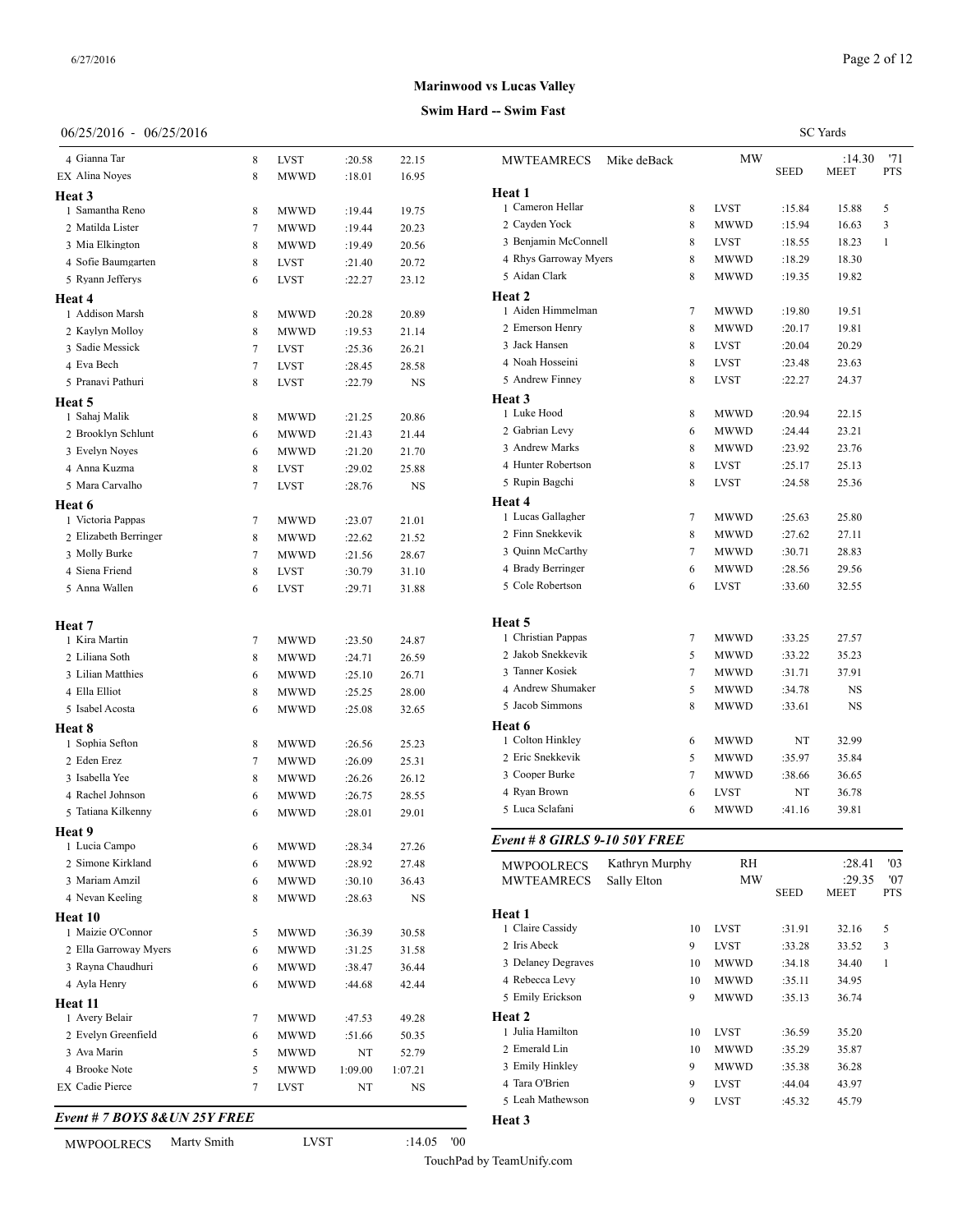## 06/25/2016 - 06/25/2016

|         | 5 Luc      |
|---------|------------|
| 36.52   |            |
| 36.86   | Event      |
| 37.60   | <b>MWI</b> |
| 58.43   | <b>MW</b>  |
|         |            |
| 37.07   | Heat 1     |
| 39.48   | $1$ Ang    |
| 43.94   | 2 Ros      |
| 47.58   | 3 Car      |
|         | 4 Syd      |
| 43.13   | 5 Gra      |
| 45.92   | Heat 2     |
| 47.58   | 1 Kay      |
| 47.74   | 2 Mo       |
| 48.92   | 3 Kat      |
|         | 4 Jad      |
| 46.13   | EX Kat     |
| 49.65   | Heat 3     |
| 55.74   | 1 Zoe      |
| 1:04.00 | 2 Auc      |
| 1:22.93 | 3 Alli     |
|         |            |

#### *Event # 9 BOYS 9-10 50Y FREE*

| Zachary McIntyre              | <b>NR</b>                         |                                         | :27.41                          | '13                                     | Heat 4                      |
|-------------------------------|-----------------------------------|-----------------------------------------|---------------------------------|-----------------------------------------|-----------------------------|
|                               |                                   |                                         |                                 |                                         | 1 Ashley Winkeln            |
|                               |                                   |                                         |                                 |                                         | 2 Sarah Conway              |
|                               |                                   |                                         |                                 |                                         | 3 Hannah Hood               |
|                               |                                   |                                         |                                 |                                         | 4 Madeline Dabba            |
|                               |                                   |                                         |                                 |                                         | 5 Sally Chesloff            |
| 10                            | <b>MWWD</b>                       | :32.83                                  | 33.29                           | 1                                       | Heat 5                      |
| 10                            | <b>LVST</b>                       | :34.34                                  | 36.35                           |                                         | 1 Anna Butts                |
| 10                            | <b>MWWD</b>                       | :36.55                                  | 37.55                           |                                         | 2 Meredith Case             |
|                               |                                   |                                         |                                 |                                         | 3 Naomi Patel               |
| 9                             | <b>LVST</b>                       | :35.54                                  | 36.16                           |                                         | 4 Bridget Boyle             |
| 10                            | <b>MWWD</b>                       | :36.60                                  | 36.81                           |                                         | 5 Nicole Murray             |
| 9                             | <b>LVST</b>                       | :38.76                                  | 36.86                           |                                         | Heat 6                      |
| 4 Leo Manwaring-Mueller<br>10 | <b>MWWD</b>                       | :36.56                                  | 37.36                           |                                         | 1 Katelyn Benson            |
| 9                             | <b>LVST</b>                       | :39.26                                  | 41.53                           |                                         | 2 Zoe Jaros                 |
|                               |                                   |                                         |                                 |                                         | 3 Savanna Hopsor            |
| 9                             | <b>MWWD</b>                       | :41.90                                  | 41.81                           |                                         | 4 Maya Pedersen             |
| 9                             | <b>LVST</b>                       | :39.77                                  | 42.25                           |                                         | 5 Angela Murray             |
| 10                            | <b>MWWD</b>                       | :41.25                                  | 44.35                           |                                         |                             |
| 9                             | <b>MWWD</b>                       | :42.97                                  | 45.24                           |                                         | Event # 11 $BOY$            |
| 10                            | <b>LVST</b>                       | :40.12                                  | <b>NS</b>                       |                                         | <b>MWPOOLRECS</b>           |
|                               |                                   |                                         |                                 |                                         | <b>MWTEAMREC</b>            |
| 10                            | <b>LVST</b>                       | :44.10                                  | 42.04                           |                                         |                             |
| 9                             | <b>LVST</b>                       | :41.03                                  | 42.37                           |                                         | Heat 1                      |
| 9                             | <b>LVST</b>                       | :48.14                                  | 46.54                           |                                         | 1 Kylar Flynn               |
| 9                             | <b>MWWD</b>                       | :45.95                                  | 48.79                           |                                         | 2 James Gravelle            |
| 10                            | <b>MWWD</b>                       | :45.47                                  | 49.00                           |                                         | 3 Jasper Bankhead           |
|                               |                                   |                                         |                                 |                                         | 4 Tanner Erickson           |
| 10                            | <b>MWWD</b>                       | :40.71                                  | 40.22                           |                                         | 5 Benjamin Shafe            |
| 9                             | <b>MWWD</b>                       | NT                                      | 44.54                           |                                         | Heat 2                      |
| 9                             | <b>MWWD</b>                       | NT                                      | 50.98                           |                                         | 1 Emerson Coskey            |
| 10                            | <b>MWWD</b>                       | :54.01                                  | 53.37                           |                                         | 2 Nicholas Sanche           |
|                               | <b>Connor Bondlow</b><br>10<br>10 | <b>MW</b><br><b>MWWD</b><br><b>LVST</b> | <b>SEED</b><br>:31.48<br>:31.32 | :28.63<br><b>MEET</b><br>31.23<br>31.93 | '98<br><b>PTS</b><br>5<br>3 |

|                                        |                            |    |                     |             | <b>SC</b> Yards          |                          |
|----------------------------------------|----------------------------|----|---------------------|-------------|--------------------------|--------------------------|
| 5 Lucas Simmons                        |                            | 9  | MWWD                | :50.91      | NS                       |                          |
| Event # 10 GIRLS 11-12 50Y FREE        |                            |    |                     |             |                          |                          |
| <b>MWPOOLRECS</b><br><b>MWTEAMRECS</b> | Alyssa Lo<br>Carmen Eggert |    | SHST<br>MW          | <b>SEED</b> | :26.03<br>:26.68<br>MEET | '03<br>'04<br><b>PTS</b> |
|                                        |                            |    |                     |             |                          |                          |
| Heat 1<br>1 Angela Tsai                |                            | 12 | <b>MWWD</b>         | :28.42      | 28.69                    | 5                        |
| 2 Rosie Lucchesi                       |                            | 11 | <b>MWWD</b>         | :29.34      | 30.78                    | 3                        |
| 3 Cameron Jane Taylor                  |                            | 12 | <b>LVST</b>         | :31.21      | 30.93                    | 1                        |
| 4 Sydney Hellar                        |                            | 12 | <b>LVST</b>         | :31.74      | 31.36                    |                          |
| 5 Grace Bender                         |                            | 12 | MWWD                | :31.19      | 32.01                    |                          |
| <b>Heat 2</b>                          |                            |    |                     |             |                          |                          |
| 1 Kaya Lash                            |                            | 12 | MWWD                | :31.40      | 32.19                    |                          |
| 2 Molly Young                          |                            | 11 | <b>MWWD</b>         | :31.87      | 33.62                    |                          |
| 3 Katherine Kurth                      |                            | 12 | <b>LVST</b>         | :34.07      | 34.04                    |                          |
| 4 Jada Swan                            |                            | 11 | <b>LVST</b>         | :35.30      | 35.03                    |                          |
| EX Kate Hamilton<br>Heat 3             |                            | 12 | <b>LVST</b>         | NT          | 30.65                    |                          |
| 1 Zoe McDonough                        |                            | 12 | MWWD                | :32.67      | 31.91                    |                          |
| 2 Audrey Nelson                        |                            | 12 | <b>MWWD</b>         | :32.17      | 32.29                    |                          |
| 3 Allison Madden                       |                            | 12 | MWWD                | :33.46      | 32.66                    |                          |
| 4 Ana Oliverez                         |                            | 11 | MWWD                | :32.81      | 33.13                    |                          |
| 5 Sofia Weinstein                      |                            | 12 | MWWD                | :33.43      | 33.59                    |                          |
| <b>Heat 4</b>                          |                            |    |                     |             |                          |                          |
| 1 Ashley Winkelmann                    |                            | 12 | MWWD                | :35.02      | 34.09                    |                          |
| 2 Sarah Conway                         |                            | 12 | <b>MWWD</b>         | :34.63      | 34.61                    |                          |
| 3 Hannah Hood                          |                            | 11 | MWWD                | :35.01      | 35.82                    |                          |
| 4 Madeline Dabbah                      |                            | 12 | MWWD                | :35.54      | 35.83                    |                          |
| 5 Sally Chesloff                       |                            | 11 | MWWD                | :36.91      | 35.83                    |                          |
| Heat 5                                 |                            |    |                     |             |                          |                          |
| 1 Anna Butts                           |                            | 12 | MWWD                | :36.73      | 36.82                    |                          |
| 2 Meredith Case                        |                            | 12 | <b>MWWD</b>         | :36.40      | 37.10                    |                          |
| 3 Naomi Patel                          |                            | 12 | MWWD                | :36.30      | 37.48                    |                          |
| 4 Bridget Boyle                        |                            | 12 | MWWD                | :36.81      | 37.72                    |                          |
| 5 Nicole Murray                        |                            | 11 | MWWD                | :35.55      | NS                       |                          |
| Heat 6<br>1 Katelyn Benson             |                            | 12 |                     | :40.86      | 41.18                    |                          |
| 2 Zoe Jaros                            |                            | 11 | MWWD<br><b>LVST</b> | :47.68      |                          |                          |
| 3 Savanna Hopson                       |                            | 11 | MWWD                | :44.72      | 45.87<br>46.18           |                          |
| 4 Maya Pedersen                        |                            | 11 | LVST                | :43.06      | 47.83                    |                          |
| 5 Angela Murray                        |                            | 11 | <b>MWWD</b>         | :37.22      | NS                       |                          |
| Event # 11 BOYS 11-12 50Y FREE         |                            |    |                     |             |                          |                          |
|                                        | Trent Williams             |    | ΜW                  |             | :25.50                   | '04                      |
| <b>MWPOOLRECS</b><br><b>MWTEAMRECS</b> | R.J. Williams              |    | ΜW                  |             | :24.93                   | '09                      |
|                                        |                            |    |                     | SEED        | MEET                     | PTS                      |
| Heat 1                                 |                            |    |                     |             |                          |                          |
| 1 Kylar Flynn                          |                            | 12 | <b>LVST</b>         | :26.48      | 26.69                    | 5                        |
| 2 James Gravelle                       |                            | 11 | LVST                | :29.21      | 29.56                    | 3                        |
| 3 Jasper Bankhead                      |                            | 12 | MWWD                | :32.91      | 31.26                    | 1                        |
| 4 Tanner Erickson                      |                            | 11 | MWWD                | :31.86      | 31.61                    |                          |
| 5 Benjamin Shafer                      |                            | 12 | MWWD                | :33.82      | 34.54                    |                          |

1 Emerson Coskey 11 LVST :35.05 35.76 Nicholas Sanchez 11 MWWD :36.85 36.84

## **Swim Hard -- Swim Fast**

**Heat 2**<br>1 Emerson Coskey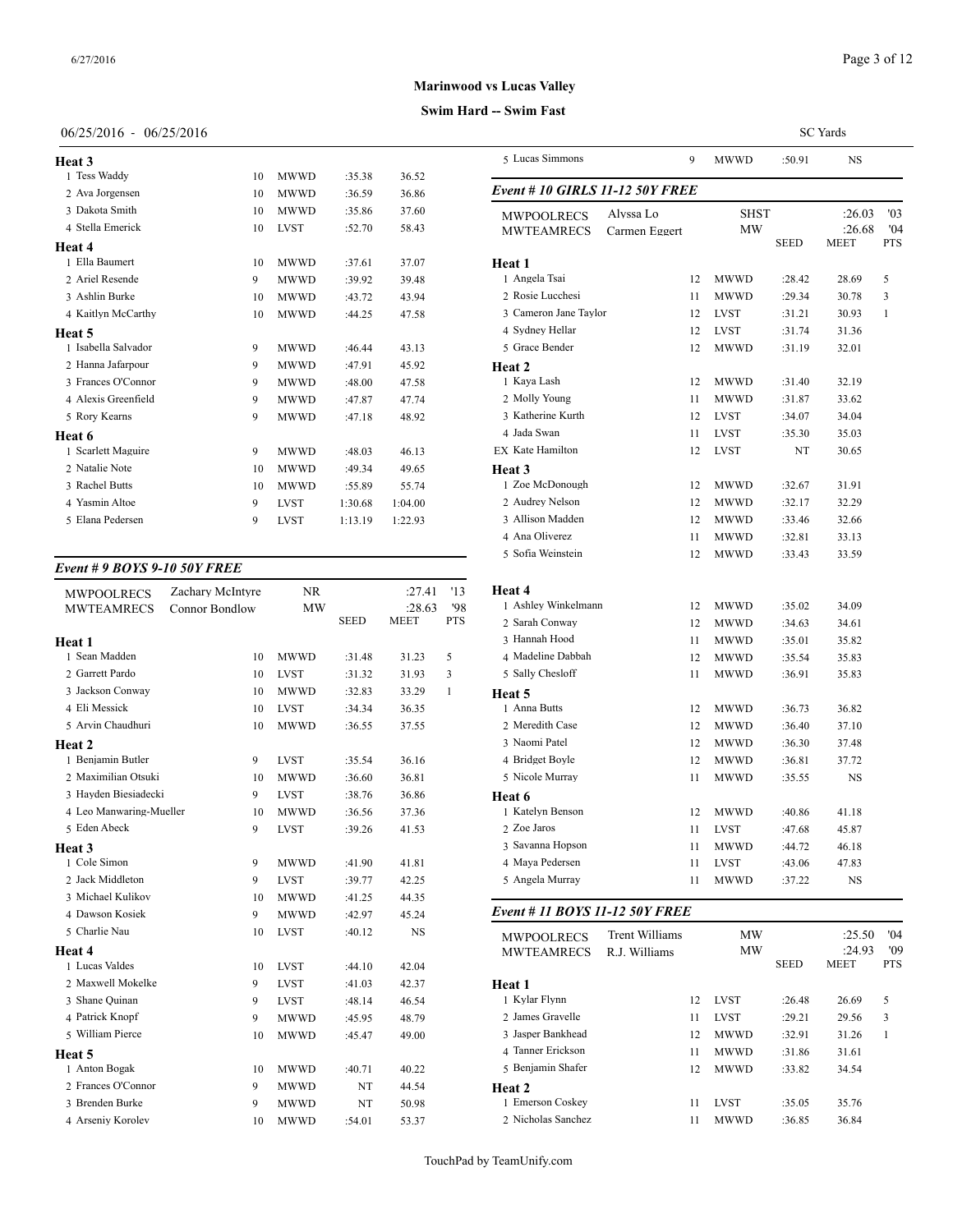#### **Swim Hard -- Swim Fast**

## 06/25/2016 - 06/25/2016

| 3 Harrison Valdes    | 12 | <b>LVST</b> | :36.00 | 37.13 | Heat 2      |
|----------------------|----|-------------|--------|-------|-------------|
| 4 Luca Garvey Miller | 11 | <b>MWWD</b> | :36.63 | 38.18 | 1 Alejan    |
| 5 Brendan Cassidy    | 12 | <b>LVST</b> | :31.77 | NS    | 2 Hayde     |
| Heat 3               |    |             |        |       | 3 Willen    |
| 1 Calvin Burkhard    | 11 | <b>MWWD</b> | :36.91 | 36.78 | Heat 3      |
| 2 Christopher Parker | 11 | <b>LVST</b> | :38.02 | 36.82 | 1 Ander     |
| 3 Wesley Bartling    | 11 | <b>MWWD</b> | :38.62 | 37.21 | 2 Nikola    |
| 4 Tiansui Chu        | 12 | <b>MWWD</b> | :37.73 | 37.73 | 3 Jordan    |
| 5 Duncan Stilson     | 12 | <b>LVST</b> | :39.09 | 38.45 |             |
| Heat 4               |    |             |        |       | Event #     |
| 1 Daniel Buckley     | 11 | <b>LVST</b> | :40.51 | 38.55 | <b>MWPO</b> |
| 2 Sean Pelle         | 12 | <b>MWWD</b> | :39.79 | 38.86 | <b>MWTE</b> |
| 3 Thomas Middleton   | 11 | <b>LVST</b> | :43.60 | 43.12 |             |
|                      |    |             |        |       |             |

## *Event # 12 GIRLS 13-14 50Y FREE*

| <b>MWPOOLRECS</b>           | Elizabeth Rosen | <b>SHST</b> |             | :25.67      | 06'        | 2 Madeline Knopf       |
|-----------------------------|-----------------|-------------|-------------|-------------|------------|------------------------|
| <b>MWTEAMRECS</b>           | Emma Franklin   | <b>MW</b>   |             | :25.50      | '05        | 3 Anna O'Brien         |
|                             |                 |             | <b>SEED</b> | <b>MEET</b> | <b>PTS</b> | 4 Emma Jaime           |
| Heat 1                      |                 |             |             |             |            | 5 Sammy Stilson        |
| 1 Abigail Naftzger          | 14              | <b>LVST</b> | :26.84      | 26.46       | 5          | Heat 2                 |
| 2 Olivia Juarez             | 13              | <b>MWWD</b> | :27.00      | 27.13       | 3          | 1 Georgia Lee          |
| 3 Kimi Rossi                | 14              | <b>LVST</b> | :27.81      | 28.00       | 1          | 2 Sally Lucchesi       |
| 4 Islay Kilgannon           | 14              | <b>MWWD</b> | :28.15      | 29.10       |            | 3 Lindsey Lowder       |
| 5 Jocelyn Tsai              | 14              | <b>MWWD</b> | :28.98      | 30.11       |            | 4 Marlena Lash         |
| Heat 2                      |                 |             |             |             |            |                        |
| 1 Laura Gravelle            | 13              | <b>LVST</b> | :28.38      | 28.58       |            |                        |
| 2 Lucy Knopf                | 13              | <b>MWWD</b> | :29.09      | 29.77       |            | Event # $15 BOY$       |
| 3 Kendra Parker             | 14              | <b>LVST</b> | :29.89      | 30.17       |            | <b>MWPOOLRECS</b>      |
| 4 Aisling Cassidy           | 14              | <b>LVST</b> | :30.59      | 30.36       |            | <b>MWTEAMREC</b>       |
| 5 Ryann Degraves            | 13              | MWWD        | :29.37      | 30.86       |            |                        |
|                             |                 |             |             |             |            | Heat 1<br>1 Edan Flynn |
| Heat 3<br>1 Madeline Finkel | 13              | <b>MWWD</b> | :29.47      | 30.36       |            | 2 Max Manwaring        |
| 2 Reyna Morales             | 14              | MWWD        | :29.74      | 30.48       |            | 3 Jack Laughlin        |
| 3 Molly Madden              | 14              | <b>MWWD</b> | :30.85      | 30.99       |            | 4 Lucca McKay          |
| 4 Ryann Lucchesi            | 13              | MWWD        | :30.36      | 31.52       |            | 5 Joseph Hansen        |
| 5 Ruby Burkhard             | 13              | MWWD        | :31.72      | 32.68       |            | Heat 2                 |
| Heat 4                      |                 |             |             |             |            | 1 Theodore Hartel      |
| 1 Cassidy McBride           | 13              | <b>MWWD</b> | :32.92      | 33.31       |            | 2 Hayden Nuyens        |
| 2 Sofia Spinozzi            | 13              | MWWD        | :34.47      | 34.45       |            | 3 Tanner Chamber       |
| 3 Kailey Torres             | 13              | MWWD        | :34.50      | 34.89       |            | Heat 3                 |
| 4 Sylvie Anderson           | 13              | <b>MWWD</b> | :35.52      | 35.67       |            | 1 Ben Foehr            |
| Heat 5                      |                 |             |             |             |            | 2 Jeremy Naftzger      |
| 1 Stella Pierce             | 13              | <b>MWWD</b> | :36.05      | 34.98       |            | 3 Tyler Bortel         |
| 2 Annika Jorgensen          | 13              | <b>MWWD</b> | :36.93      | 35.43       |            |                        |
| 3 Emma Kraus                | 13              | <b>MWWD</b> | :37.81      | 37.47       |            | Event # 16 GIRI        |
|                             |                 |             |             |             |            |                        |

#### *Event # 13 BOYS 13-14 50Y FREE*

| <b>MWPOOLRECS</b> | Marty Smith   |    | <b>LVST</b> |             | :23.21      | '06        |                  |
|-------------------|---------------|----|-------------|-------------|-------------|------------|------------------|
| <b>MWTEAMRECS</b> | R.J. Williams |    | MW          |             | :21.97      | '11        | <b>Heat 1</b>    |
|                   |               |    |             | <b>SEED</b> | <b>MEET</b> | <b>PTS</b> | 1 Josienne Campo |
| Heat 1            |               |    |             |             |             |            | 2 Alina Noyes    |
| 1 Reece Foehr     |               | 14 | <b>MWWD</b> | :23.85      | 24.47       | 5          | 3 Haley Brown    |
| 2. Connor Simon   |               | 13 | <b>MWWD</b> | :28.40      | 28.46       | 3          | 4 Zoe Cass-Lein  |
| 3 Benjamin Freed  |               | 13 | <b>MWWD</b> | :29.31      | 29.49       |            | 5 Sadie Messick  |
| 4 Byron Finley    |               | 12 | <b>LVST</b> | :29.37      | 30.64       |            | Heat 2           |
| 5 Henry Adams     |               | 13 | <b>LVST</b> | :34.83      | 34.19       |            | 1 Kaylyn Molloy  |
|                   |               |    |             |             |             |            |                  |

|                      | <b>SC</b> Yards |             |        |       |  |  |  |  |
|----------------------|-----------------|-------------|--------|-------|--|--|--|--|
| Heat 2               |                 |             |        |       |  |  |  |  |
| 1 Alejandro Alvarado | 13              | <b>MWWD</b> | :29.96 | 30.18 |  |  |  |  |
| 2 Hayden Lowder      | 13              | <b>LVST</b> | NT     | 30.55 |  |  |  |  |
| 3 Willem Brabbee     | 13              | <b>MWWD</b> | :29.77 | 31.04 |  |  |  |  |
| Heat 3               |                 |             |        |       |  |  |  |  |
| 1 Andersen Teoh      | 13              | <b>MWWD</b> | :30.09 | 30.37 |  |  |  |  |
| 2 Nikolas Otsuki     | 13              | <b>MWWD</b> | :35.85 | 36.11 |  |  |  |  |
| 3 Jordan Leuenberger | 13              | <b>MWWD</b> | :38.05 | 39.54 |  |  |  |  |
|                      |                 |             |        |       |  |  |  |  |

## *Event # 14 GIRLS 15-18 100Y FREE*

| <b>MWPOOLRECS</b><br><b>MWTEAMRECS</b> | Francesca Lollini<br>Cassie Fix | <b>ORCA</b><br>MW |             | :55.73<br>:54.45 | '05<br>'03 |
|----------------------------------------|---------------------------------|-------------------|-------------|------------------|------------|
|                                        |                                 |                   | <b>SEED</b> | <b>MEET</b>      | <b>PTS</b> |
| Heat 1                                 |                                 |                   |             |                  |            |
| 1 Taylor Boyle                         | 16                              | <b>MWWD</b>       | :56.55      | 59.27            | 5          |
| 2 Madeline Knopf                       | 15                              | MWWD              | 1:05.46     | 1:05.15          | 3          |
| 3 Anna O'Brien                         | 15                              | <b>LVST</b>       | 1:06.62     | 1:06.23          | 1          |
| 4 Emma Jaime                           | 17                              | <b>MWWD</b>       | 1:09.17     | 1:10.07          |            |
| 5 Sammy Stilson                        | 17                              | <b>LVST</b>       | 1:08.41     | 1:10.38          |            |
| Heat 2                                 |                                 |                   |             |                  |            |
| 1 Georgia Lee                          | 15                              | <b>LVST</b>       | 1:08.92     | 1:08.49          |            |
| 2 Sally Lucchesi                       | 15                              | <b>MWWD</b>       | 1:09.32     | 1:08.99          |            |
| 3 Lindsey Lowder                       | 17                              | <b>LVST</b>       | 1:09.39     | 1:11.18          |            |
| 4 Marlena Lash                         | 15                              | MWWD              | 1:22.81     | <b>NS</b>        |            |
|                                        |                                 |                   |             |                  |            |

## *Event # 15 BOYS 15-18 100Y FREE*

| <b>MWPOOLRECS</b><br><b>MWTEAMRECS</b> | Walter Eggert<br><b>Trent Williams</b> |    | MW<br>MW    |             | :49.70<br>:49.28 | '06<br>'08 |
|----------------------------------------|----------------------------------------|----|-------------|-------------|------------------|------------|
|                                        |                                        |    |             | <b>SEED</b> | <b>MEET</b>      | <b>PTS</b> |
| Heat 1                                 |                                        |    |             |             |                  |            |
| 1 Edan Flynn                           |                                        | 18 | <b>LVST</b> | :52.01      | 50.58            | 5          |
| 2 Max Manwaring-Mueller                |                                        | 15 | <b>MWWD</b> | :53.25      | 51.90            | 3          |
| 3 Jack Laughlin                        |                                        | 15 | <b>MWWD</b> | :59.17      | 57.94            | 1          |
| 4 Lucca McKay                          |                                        | 18 | <b>LVST</b> | 1:00.68     | 1:02.78          |            |
| 5 Joseph Hansen                        |                                        | 15 | <b>MWWD</b> | 1:05.75     | 1:07.96          |            |
| <b>Heat 2</b>                          |                                        |    |             |             |                  |            |
| 1 Theodore Hartel                      |                                        | 18 | <b>LVST</b> | 1:01.49     | 1:00.68          |            |
| 2 Hayden Nuyens                        |                                        | 15 | <b>MWWD</b> | 1:11.05     | 1:11.83          |            |
| 3 Tanner Chamberlin                    |                                        | 15 | <b>MWWD</b> | 1:19.23     | 1:15.67          |            |
| <b>Heat 3</b>                          |                                        |    |             |             |                  |            |
| 1 Ben Foehr                            |                                        | 16 | <b>MWWD</b> | NT          | 1:04.54          |            |
| 2 Jeremy Naftzger                      |                                        | 18 | <b>LVST</b> | 1:11.32     | 1:07.52          |            |
| 3 Tyler Bortel                         |                                        | 16 | <b>LVST</b> | NT          | 1:09.14          |            |
|                                        |                                        |    |             |             |                  |            |

## *Event # 16 GIRLS 8&UN 25Y BACK*

| <b>MWPOOLRECS</b><br><b>MWTEAMRECS</b> | Kaitlin Lo<br>Kelly Gehlen |   | <b>SHST</b><br>MW<br><b>SEED</b> |        | :17.88<br>:19.21<br><b>MEET</b> | '01<br>06'<br><b>PTS</b> |
|----------------------------------------|----------------------------|---|----------------------------------|--------|---------------------------------|--------------------------|
| Heat 1                                 |                            |   |                                  |        |                                 |                          |
| 1 Josienne Campo                       |                            | 8 | <b>MWWD</b>                      | :21.55 | 21.40                           | 5                        |
| 2 Alina Noyes                          |                            | 8 | <b>MWWD</b>                      | :21.48 | 21.58                           | 3                        |
| 3 Haley Brown                          |                            | 8 | <b>LVST</b>                      | :21.10 | 22.51                           | 1                        |
| 4 Zoe Cass-Lein                        |                            | 8 | <b>MWWD</b>                      | :23.52 | 22.55                           |                          |
| 5 Sadie Messick                        |                            | 7 | <b>LVST</b>                      | :27.06 | 29.65                           |                          |
| <b>Heat 2</b>                          |                            |   |                                  |        |                                 |                          |
| 1 Kaylyn Molloy                        |                            | 8 | <b>MWWD</b>                      | :23.60 | 24.30                           |                          |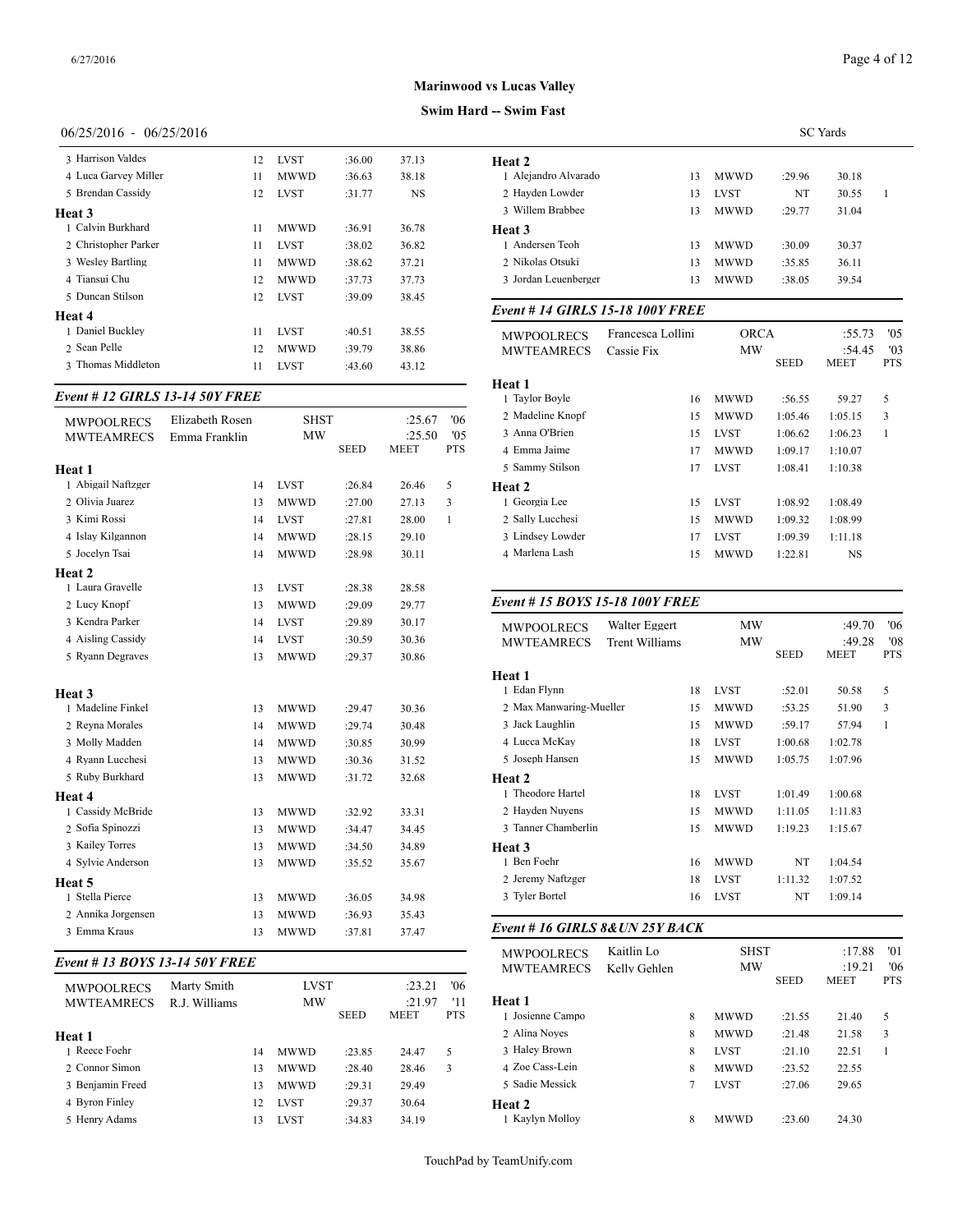# 06/25/2016 - 06/25/2016

| 2 Addison Marsh       | 8              | <b>MWWD</b> | :24.31 | 26.64     | 2 Emers     |
|-----------------------|----------------|-------------|--------|-----------|-------------|
| 3 Johana Stone        | 8              | LVST        | :28.67 | 27.03     | 3 Benjar    |
| 4 Sofie Baumgarten    | 8              | <b>LVST</b> | :28.64 | 29.55     | 4 Aidan     |
| 5 Pranavi Pathuri     | 8              | <b>LVST</b> | :28.15 | <b>NS</b> | 5 Andre     |
| <b>Heat 3</b>         |                |             |        |           | Heat 3      |
| 1 Jamie Schmidt       | 7              | MWWD        | :24.45 | 23.11     | 1 Porter    |
| 2 Samantha Reno       | 8              | MWWD        | :24.73 | 23.96     | 2 Lucas     |
| 3 Matilda Lister      | $\overline{7}$ | <b>MWWD</b> | :24.68 | 27.49     | 3 Andre     |
| 4 Ryann Jefferys      | 6              | LVST        | :29.79 | 30.23     | 4 Quinn     |
| 5 Siena Friend        | 8              | <b>LVST</b> | :31.58 | 32.05     | 5 Coope     |
| <b>Heat 4</b>         |                |             |        |           | Heat 4      |
| 1 Hannah Shoup        | 6              | <b>LVST</b> | :35.59 | 24.51     | 1 Gabria    |
| 2 Evelyn Noyes        | 6              | MWWD        | :26.06 | 26.83     | 2 Christ    |
| 3 Liza Reed           | 8              | MWWD        | :24.98 | 29.19     | 3 Brady     |
| 4 Eva Bech            | 7              | <b>LVST</b> | :31.87 | 30.74     | 4 Tanner    |
| 5 Mara Carvalho       | 7              | <b>LVST</b> | :38.51 | 32.05     | 5 Andre     |
| Heat 5                |                |             |        |           | Heat 5      |
| 1 Victoria Pappas     | 7              | MWWD        | :28.38 | 26.18     | 1 Finn S    |
| 2 Mia Elkington       | 8              | MWWD        | :26.72 | 27.25     | 2 Coltor    |
| 3 Sahaj Malik         | 8              | <b>MWWD</b> | :26.83 | 27.40     | 3 Eric S    |
| 4 Elizabeth Berringer | 8              | MWWD        | :26.33 | 27.50     | 4 Jakob     |
| 5 Brooklyn Schlunt    | 6              | <b>MWWD</b> | :29.34 | 30.78     | 5 Jacob     |
| Heat 6                |                |             |        |           |             |
| 1 Isabella Yee        | 8              | <b>MWWD</b> | :31.96 | 28.89     |             |
| 2 Ella Elliot         | 8              | MWWD        | :29.65 | 31.62     | Event #     |
| 3 Lilian Matthies     | 6              | MWWD        | :29.48 | 32.03     | <b>MWPO</b> |
| 4 Sophia Sefton       | 8              | <b>MWWD</b> | :31.44 | 33.29     | MWTE.       |
| 5 Isabel Acosta       | 6              | <b>MWWD</b> | :30.94 | 36.20     |             |
|                       |                |             |        |           | Heat 1      |
| Heat 7                |                |             |        |           | 1 Claire    |
| 1 Maizie O'Connor     | 5              | <b>MWWD</b> | :32.64 | 31.42     | 2 Julia H   |
| 2 Liliana Soth        | 8              | MWWD        | :32.84 | 35.32     | 3 Dakota    |
| 3 Simone Kirkland     | 6              | MWWD        | :34.37 | 36.17     | 4 Ava Jo    |
| 4 Tatiana Kilkenny    | 6              | <b>MWWD</b> | :37.04 | 39.61     | 5 Emily     |
| 5 Nevan Keeling       | 8              | <b>MWWD</b> | :33.02 | <b>NS</b> | Heat 2      |
| Heat 8                |                |             |        |           | 1 Anya.     |
| 1 Eden Erez           | 7              | MWWD        | :43.03 | 33.32     | 2 Ariel I   |
| 2 Rayna Chaudhuri     | 6              | MWWD        | :41.86 | 36.05     | 3 Emily     |
| 3 Mariam Amzil        | 6              | <b>MWWD</b> | :38.93 | 37.35     | 4 Leah N    |
| 4 Evelyn Greenfield   | 6              | <b>MWWD</b> | :48.93 | 50.31     | 5 Tara C    |
| Heat 9                |                |             |        |           | Heat 3      |
| 1 Avery Belair        | 7              | <b>MWWD</b> | :51.00 | 48.25     | 1 Ella B    |
| 2 Ayla Henry          | 6              | <b>MWWD</b> | :49.48 | 1:11.76   | 2 Isabell   |
| 3 Ava Marin           | 5              | <b>MWWD</b> | :55.18 | 1:13.33   | 3 Ashlin    |
|                       |                |             |        |           | 4 Stella    |

#### *Event # 17 BOYS 8&UN 25Y BACK*

| <b>MWPOOLRECS</b>  | Michael Shirado | <b>SVSS</b> |             | :17.78      | '11           | 1 Natalie Note     |
|--------------------|-----------------|-------------|-------------|-------------|---------------|--------------------|
| <b>MWTEAMRECS</b>  | Matt Dale       |             | <b>MW</b>   |             | '89<br>:17.83 | 2 Kaitlyn McCartl  |
|                    |                 |             | <b>SEED</b> | <b>MEET</b> | <b>PTS</b>    | 3 Scarlett Maguire |
| Heat 1             |                 |             |             |             |               | Heat 5             |
| 1 Tucker Kurth     | 8               | <b>LVST</b> | :21.25      | 20.90       | 5             | 1 Alexis Greenfiel |
| 2 Cayden Yock      | 8               | <b>MWWD</b> | :22.16      | 21.00       | 3             | 2 Rachel Butts     |
| 3 Luke Hood        | 8               | <b>MWWD</b> | :25.98      | 25.67       |               | 3 Yasmin Altoe     |
| 4 Aiden Himmelman  | 7               | <b>MWWD</b> | :24.17      | 26.71       |               | 4 Elana Pedersen   |
| 5 Hunter Robertson | 8               | <b>LVST</b> | :27.07      | 28.76       |               |                    |
| Heat 2             |                 |             |             |             |               | Event # 19 BOY     |
| 1 Noah Hosseini    | 8               | <b>LVST</b> | :27.54      | 25.62       |               | <b>MWPOOLRECS</b>  |

## SC Yards 2 Emerson Henry 8 MWWD :26.42 25.75 Benjamin McConnell 8 LVST :28.55 26.60 Aidan Clark 8 MWWD :26.74 26.87 Andrew Finney 8 LVST :27.82 31.41 **Heat 3** Porter Note 8 MWWD :27.60 28.11 Lucas Gallagher 7 MWWD :28.79 28.12 Andrew Marks 8 MWWD :31.19 33.25 Quinn McCarthy 7 MWWD :32.40 34.23 Cooper Burke 7 MWWD :32.19 37.43 **Heat 4** Gabrian Levy 6 MWWD :37.95 32.32 2 Christian Pappas 7 MWWD :37.99 39.34 Brady Berringer 6 MWWD :42.24 39.67 Tanner Kosiek 7 MWWD :39.76 42.73 5 Andrew Shumaker 5 MWWD :40.53 NS **Heat 5** 1 Finn Snekkevik 8 MWWD :49.90 31.04 2 Colton Hinkley 6 MWWD NT 39.47 3 Eric Snekkevik 5 MWWD NT 57.01 Jakob Snekkevik 5 MWWD NT 1:00.52 Jacob Simmons 8 MWWD :56.35 NS

### *Event # 18 GIRLS 9-10 50Y BACK*

**Swim Hard -- Swim Fast Marinwood vs Lucas Valley**

| <b>MW</b><br>:35.41<br>'08<br><b>MWTEAMRECS</b><br>Kelly Gehlen<br><b>SEED</b><br><b>MEET</b><br><b>PTS</b><br>Heat 1<br>1 Claire Cassidy<br><b>LVST</b><br>5<br>10<br>:38.55<br>41.48<br>2 Julia Hamilton<br><b>LVST</b><br>10<br>:43.42<br>42.86<br>3<br>3 Dakota Smith<br>10<br><b>MWWD</b><br>:43.08<br>43.04<br>$\mathbf{1}$<br>4 Ava Jorgensen<br><b>MWWD</b><br>:42.42<br>43.48<br>10<br>5 Emily Hinkley<br>9<br><b>MWWD</b><br>:46.38<br>44.27<br>Heat 2<br>1 Anya Jaroszewski<br>9<br><b>LVST</b><br>:45.22<br>45.55<br>2 Ariel Resende<br>9<br><b>MWWD</b><br>:47.18<br>45.84<br>3 Emily Erickson<br><b>MWWD</b><br>9<br>:46.58<br>46.42<br>4 Leah Mathewson<br>9<br><b>LVST</b><br>:56.65<br>55.24 |
|---------------------------------------------------------------------------------------------------------------------------------------------------------------------------------------------------------------------------------------------------------------------------------------------------------------------------------------------------------------------------------------------------------------------------------------------------------------------------------------------------------------------------------------------------------------------------------------------------------------------------------------------------------------------------------------------------------------|
|                                                                                                                                                                                                                                                                                                                                                                                                                                                                                                                                                                                                                                                                                                               |
|                                                                                                                                                                                                                                                                                                                                                                                                                                                                                                                                                                                                                                                                                                               |
|                                                                                                                                                                                                                                                                                                                                                                                                                                                                                                                                                                                                                                                                                                               |
|                                                                                                                                                                                                                                                                                                                                                                                                                                                                                                                                                                                                                                                                                                               |
|                                                                                                                                                                                                                                                                                                                                                                                                                                                                                                                                                                                                                                                                                                               |
|                                                                                                                                                                                                                                                                                                                                                                                                                                                                                                                                                                                                                                                                                                               |
|                                                                                                                                                                                                                                                                                                                                                                                                                                                                                                                                                                                                                                                                                                               |
|                                                                                                                                                                                                                                                                                                                                                                                                                                                                                                                                                                                                                                                                                                               |
|                                                                                                                                                                                                                                                                                                                                                                                                                                                                                                                                                                                                                                                                                                               |
|                                                                                                                                                                                                                                                                                                                                                                                                                                                                                                                                                                                                                                                                                                               |
|                                                                                                                                                                                                                                                                                                                                                                                                                                                                                                                                                                                                                                                                                                               |
|                                                                                                                                                                                                                                                                                                                                                                                                                                                                                                                                                                                                                                                                                                               |
| 5 Tara O'Brien<br>9<br><b>LVST</b><br>:54.12<br>55.71                                                                                                                                                                                                                                                                                                                                                                                                                                                                                                                                                                                                                                                         |
| Heat 3                                                                                                                                                                                                                                                                                                                                                                                                                                                                                                                                                                                                                                                                                                        |
| 1 Ella Baumert<br><b>MWWD</b><br>:48.58<br>10<br>48.78                                                                                                                                                                                                                                                                                                                                                                                                                                                                                                                                                                                                                                                        |
| 2 Isabella Salvador<br><b>MWWD</b><br>9<br>:52.19<br>48.79                                                                                                                                                                                                                                                                                                                                                                                                                                                                                                                                                                                                                                                    |
| 3 Ashlin Burke<br><b>MWWD</b><br>:52.34<br>52.05<br>10                                                                                                                                                                                                                                                                                                                                                                                                                                                                                                                                                                                                                                                        |
| 4 Stella Emerick<br><b>LVST</b><br>1:08.10<br>1:11.01<br>10                                                                                                                                                                                                                                                                                                                                                                                                                                                                                                                                                                                                                                                   |
| Heat 4                                                                                                                                                                                                                                                                                                                                                                                                                                                                                                                                                                                                                                                                                                        |
| 1 Natalie Note<br><b>MWWD</b><br>56.56<br>:59.89<br>10                                                                                                                                                                                                                                                                                                                                                                                                                                                                                                                                                                                                                                                        |
| 2 Kaitlyn McCarthy<br><b>MWWD</b><br>:55.62<br>56.99<br>10                                                                                                                                                                                                                                                                                                                                                                                                                                                                                                                                                                                                                                                    |
| 3 Scarlett Maguire<br>9<br><b>MWWD</b><br>:59.82<br>1:02.08                                                                                                                                                                                                                                                                                                                                                                                                                                                                                                                                                                                                                                                   |
| Heat 5                                                                                                                                                                                                                                                                                                                                                                                                                                                                                                                                                                                                                                                                                                        |
| 1 Alexis Greenfield<br>9<br><b>MWWD</b><br>1:01.30<br>59.59                                                                                                                                                                                                                                                                                                                                                                                                                                                                                                                                                                                                                                                   |
| 2 Rachel Butts<br><b>MWWD</b><br>1:01.23<br>1:08.22<br>10                                                                                                                                                                                                                                                                                                                                                                                                                                                                                                                                                                                                                                                     |
| 3 Yasmin Altoe<br>9<br><b>LVST</b><br>1:46.64<br>1:11.26                                                                                                                                                                                                                                                                                                                                                                                                                                                                                                                                                                                                                                                      |
| 4 Elana Pedersen<br>9<br><b>LVST</b><br>1:22.02<br>1:23.74                                                                                                                                                                                                                                                                                                                                                                                                                                                                                                                                                                                                                                                    |
| Event # 19 BOYS 9-10 50Y BACK                                                                                                                                                                                                                                                                                                                                                                                                                                                                                                                                                                                                                                                                                 |

MWPOOLRECS Finn Aune WAVE :34.11 '14<br>MWTEAMRECS Matt Dale MW :33.98 '91 MWTEAMRECS Matt Dale

Page 5 of 12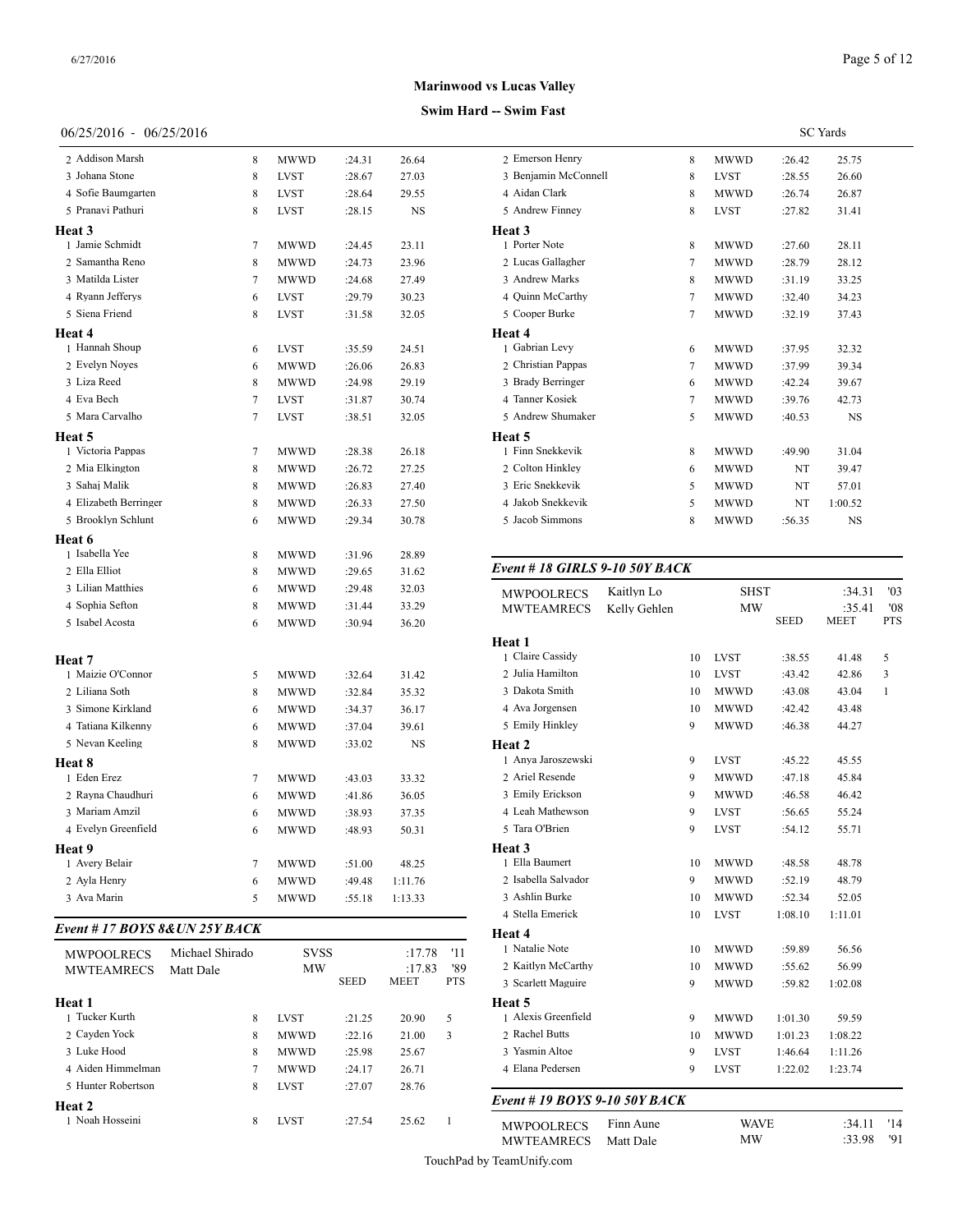## 06/25/2016 - 06/25/2016

## *Event # 19 BOYS 9-10 50Y BACK*

|                   |           |    |             |             |             |              | $_3$ required and               | 14              | <b>INI W W D</b> | .43.99      | DV.         |
|-------------------|-----------|----|-------------|-------------|-------------|--------------|---------------------------------|-----------------|------------------|-------------|-------------|
| <b>MWPOOLRECS</b> | Finn Aune |    | <b>WAVE</b> |             | :34.11      | '14          | Heat 5                          |                 |                  |             |             |
| <b>MWTEAMRECS</b> | Matt Dale |    | <b>MW</b>   |             | :33.98      | '91          | 1 Katelyn Benson                | 12              | <b>MWWD</b>      | :52.59      | 54.06       |
|                   |           |    |             | <b>SEED</b> | <b>MEET</b> | PTS          | 2 Maya Pedersen                 | 11              | <b>LVST</b>      | :52.97      | 54.48       |
| Heat 1            |           |    |             |             |             |              | 3 Savanna Hopson                | 11              | <b>MWWD</b>      | :51.78      | 56.53       |
| 1 Sean Madden     |           | 10 | <b>MWWD</b> | :37.69      | 37.53       | 5            | 4 Angela Murray                 | 11              | <b>MWWD</b>      | :51.42      | <b>NS</b>   |
| 2 Garrett Pardo   |           | 10 | <b>LVST</b> | :39.22      | 38.61       | 3            |                                 |                 |                  |             |             |
| 3 Benjamin Butler |           | 9  | <b>LVST</b> | :43.59      | 41.08       | $\mathbf{1}$ | Event # 21 BOYS 11-12 50Y BACK  |                 |                  |             |             |
| 4 Jackson Conway  |           | 10 | <b>MWWD</b> | :40.86      | 42.53       |              | <b>MWPOOLRECS</b>               | Chris Weisiger  | <b>MW</b>        |             | :29.9       |
| 5 Colin Bender    |           | 9  | <b>MWWD</b> | :45.86      | 45.79       |              | <b>MWTEAMRECS</b>               | Chris Weisinger | <b>MW</b>        |             | :29.8       |
| Heat 2            |           |    |             |             |             |              |                                 |                 |                  | <b>SEED</b> | <b>MEET</b> |
| 1 Arvin Chaudhuri |           | 10 | <b>MWWD</b> | :46.38      | 46.09       |              | Heat 1                          |                 |                  |             |             |
| 2 Soren Jessen    |           | 9  | <b>LVST</b> | :45.85      | 50.12       |              | 1 Tanner Erickson               | 11              | <b>MWWD</b>      | :39.03      | 37.44       |
| 3 Jack Middleton  |           | 9  | <b>LVST</b> | :47.47      | 50.17       |              | 2 Brendan Cassidy               | 12              | <b>LVST</b>      | :41.00      | 39.58       |
| 4 Eden Abeck      |           | 9  | <b>LVST</b> | :49.06      | 50.31       |              | 3 Jasper Bankhead               | 12              | <b>MWWD</b>      | :40.02      | 41.95       |
| 5 Michael Kulikov |           | 10 | <b>MWWD</b> | :51.34      | 53.92       |              | 4 Nicholas Sanchez              | 11              | <b>MWWD</b>      | :43.16      | 46.00       |
| Heat 3            |           |    |             |             |             |              | 5 Harrison Valdes               | 12              | <b>LVST</b>      | :45.32      | 46.99       |
| 1 William Pierce  |           | 10 | <b>MWWD</b> | :53.07      | 51.81       |              | Heat 2                          |                 |                  |             |             |
| 2 Maxwell Mokelke |           | 9  | <b>LVST</b> | :54.42      | 52.63       |              | 1 Emerson Coskey                | 11              | <b>LVST</b>      | :45.37      | 44.63       |
| 3 Dawson Kosiek   |           | 9  | <b>MWWD</b> | :57.36      | 54.41       |              | 2 Christopher Parker            | 11              | <b>LVST</b>      | :48.12      | 48.14       |
| 4 Cole Simon      |           | 9  | <b>MWWD</b> | :51.93      | 55.55       |              | 3 Calvin Burkhard               | 11              | <b>MWWD</b>      | :50.87      | 51.39       |
| 5 Miller Link     |           | 9  | <b>LVST</b> | :50.71      | DQ          |              | 4 Sean Pelle                    | 12              | <b>MWWD</b>      | :52.26      | 51.57       |
|                   |           |    |             |             |             |              | 5 Daniel Buckley                | 11              | <b>LVST</b>      | :51.70      | <b>DQ</b>   |
| Heat 4            |           |    |             |             |             |              |                                 |                 |                  |             |             |
| 1 Anton Bogak     |           | 10 | <b>MWWD</b> | NT          | 48.92       |              |                                 |                 |                  |             |             |
| 2 Brenden Burke   |           | 9  | <b>MWWD</b> | :58.35      | 1:05.08     |              | Event # 22 GIRLS 13-14 50Y BACK |                 |                  |             |             |
| 3 Lucas Simmons   |           | 9  | <b>MWWD</b> | 1:08.45     | <b>NS</b>   |              | <b>MWPOOLRECS</b>               | Kaitlyn Lo      | <b>SHST</b>      |             | :29.1       |
| 4 Charlie Nau     |           | 10 | <b>LVST</b> | :56.08      | <b>NS</b>   |              | <b>MWTEAMRECS</b>               | Cassie Fix      | <b>MW</b>        |             | :30.2       |
| Heat 5            |           |    |             |             |             |              |                                 |                 |                  | <b>SEED</b> | <b>MEET</b> |
| 1 Lucas Valdes    |           | 10 | <b>LVST</b> | :58.75      | 53.27       |              | Heat 1                          |                 |                  |             |             |
| 2 Shane Quinan    |           | 9  | <b>LVST</b> | :57.21      | 1:00.10     |              | 1 Abigail Naftzger              | 14              | <b>LVST</b>      | :31.48      | 31.17       |
| 3 Arseniy Korolev |           | 10 | <b>MWWD</b> | NT          | 1:10.56     |              | 2 Islay Kilgannon               | 14              | <b>MWWD</b>      | :34.00      | 33.18       |
|                   |           |    |             |             |             |              |                                 |                 |                  |             |             |

### *Event # 20 GIRLS 11-12 50Y BACK*

| <b>MWPOOLRECS</b> | Sasha Petrova |    | <b>SVSS</b> |             | :30.56      | '10        | 5 Kendra Parker   |
|-------------------|---------------|----|-------------|-------------|-------------|------------|-------------------|
| <b>MWTEAMRECS</b> | Megan Elder   |    | <b>MW</b>   |             | :31.96      | 92         | Heat 2            |
|                   |               |    |             | <b>SEED</b> | <b>MEET</b> | <b>PTS</b> | 1 Aisling Cassidy |
| Heat 1            |               |    |             |             |             |            | 2 Revna Morales   |
| 1 Angela Tsai     |               | 12 | <b>MWWD</b> | :34.27      | 34.73       | 5          | 3 Sara Karkal     |
| 2 Audrey Nelson   |               | 12 | <b>MWWD</b> | :35.53      | 36.78       | 3          | 4 Stella Pierce   |
| 3 Sydney Hellar   |               | 12 | <b>LVST</b> | :36.26      | 37.14       | 1          | 5 Kailey Torres   |
| 4 Zoe McDonough   |               | 12 | <b>MWWD</b> | :37.93      | 37.65       |            | Heat 3            |
| 5 Kate Hamilton   |               | 12 | <b>LVST</b> | :37.67      | 37.90       |            | 1 Cassidy McBrid  |
| Heat 2            |               |    |             |             |             |            | 2 Emma Kraus      |
| 1 Allison Madden  |               | 12 | <b>MWWD</b> | :39.83      | 40.40       |            | 3 Sofia Spinozzi  |
| 2 Jada Swan       |               | 11 | <b>LVST</b> | :40.23      | 41.36       |            |                   |
| 3 Katherine Kurth |               | 12 | <b>LVST</b> | :43.42      | 42.18       |            | Event # 23 $BOY$  |
| 4 Sarah Conway    |               | 12 | <b>MWWD</b> | :40.90      | DO          |            | <b>MWPOOLRECS</b> |
| <b>Heat 3</b>     |               |    |             |             |             |            | <b>MWTEAMREC</b>  |
| 1 Ana Oliverez    |               | 11 | <b>MWWD</b> | :41.13      | 41.61       |            |                   |
| 2 Sofia Weinstein |               | 12 | <b>MWWD</b> | :41.80      | 42.20       |            | Heat 1            |
| 3 Hannah Hood     |               | 11 | <b>MWWD</b> | :43.22      | 44.17       |            | 1 Alejandro Alvar |
| 4 Sally Chesloff  |               | 11 | <b>MWWD</b> | :43.52      | 44.67       |            | 2 Henry Adams     |
| 5 Nicole Murray   |               | 11 | <b>MWWD</b> | :43.47      | <b>NS</b>   |            | 3 Benjamin Freed  |
| Heat 4            |               |    |             |             |             |            | Heat 2            |
| 1 Anna Butts      |               | 12 | <b>MWWD</b> | :44.22      | 42.18       |            | 1 Andersen Teoh   |
|                   |               |    |             |             |             |            |                   |

# **Swim Hard -- Swim Fast Marinwood vs Lucas Valley**

|                   |    |             | <b>SC</b> Yards |       |  |
|-------------------|----|-------------|-----------------|-------|--|
| 2 Madeline Dabbah | 12 | <b>MWWD</b> | :44.51          | 46.67 |  |
| 3 Naomi Patel     | 12 | <b>MWWD</b> | :43.99          | DO.   |  |
| Heat 5            |    |             |                 |       |  |
| 1 Katelyn Benson  | 12 | <b>MWWD</b> | :52.59          | 54.06 |  |
| 2 Maya Pedersen   | 11 | <b>LVST</b> | :52.97          | 54.48 |  |
| 3 Savanna Hopson  | 11 | <b>MWWD</b> | :51.78          | 56.53 |  |
| 4 Angela Murray   | 11 | <b>MWWD</b> | :51.42          | NS    |  |
|                   |    |             |                 |       |  |

| <b>MWPOOLRECS</b><br><b>MWTEAMRECS</b> | Chris Weisiger<br>Chris Weisinger | MW<br>MW    |        | :29.99<br>:29.80 | 96'<br>'96 |
|----------------------------------------|-----------------------------------|-------------|--------|------------------|------------|
|                                        |                                   |             | SEED   | <b>MEET</b>      | <b>PTS</b> |
| Heat 1                                 |                                   |             |        |                  |            |
| 1 Tanner Erickson                      | 11                                | <b>MWWD</b> | :39.03 | 37.44            | 5          |
| 2 Brendan Cassidy                      | 12                                | <b>LVST</b> | :41.00 | 39.58            | 3          |
| 3 Jasper Bankhead                      | 12                                | <b>MWWD</b> | :40.02 | 41.95            | 1          |
| 4 Nicholas Sanchez                     | 11                                | <b>MWWD</b> | :43.16 | 46.00            |            |
| 5 Harrison Valdes                      | 12                                | <b>LVST</b> | :45.32 | 46.99            |            |
| <b>Heat 2</b>                          |                                   |             |        |                  |            |
| 1 Emerson Coskev                       | 11                                | <b>LVST</b> | :45.37 | 44.63            |            |
| 2 Christopher Parker                   | 11                                | <b>LVST</b> | :48.12 | 48.14            |            |
| 3 Calvin Burkhard                      | 11                                | <b>MWWD</b> | :50.87 | 51.39            |            |
| 4 Sean Pelle                           | 12                                | <b>MWWD</b> | :52.26 | 51.57            |            |
| 5 Daniel Buckley                       | 11                                | <b>LVST</b> | :51.70 | DQ               |            |
|                                        |                                   |             |        |                  |            |

## *Event # 22 GIRLS 13-14 50Y BACK*

| <b>MWPOOLRECS</b><br><b>MWTEAMRECS</b> | Kaitlyn Lo<br>Cassie Fix |    | <b>SHST</b><br>MW | <b>SEED</b> | :29.11<br>:30.24<br><b>MEET</b> | '06<br>'01<br><b>PTS</b> |
|----------------------------------------|--------------------------|----|-------------------|-------------|---------------------------------|--------------------------|
| Heat 1                                 |                          |    |                   |             |                                 |                          |
| 1 Abigail Naftzger                     |                          | 14 | <b>LVST</b>       | :31.48      | 31.17                           | 5                        |
| 2 Islay Kilgannon                      |                          | 14 | <b>MWWD</b>       | :34.00      | 33.18                           | 3                        |
| 3 Jocelyn Tsai                         |                          | 14 | <b>MWWD</b>       | :33.44      | 35.37                           | $\mathbf{1}$             |
| 4 Molly Madden                         |                          | 14 | <b>MWWD</b>       | :37.53      | 37.94                           |                          |
| 5 Kendra Parker                        |                          | 14 | <b>LVST</b>       | :36.35      | 38.13                           |                          |
| Heat 2                                 |                          |    |                   |             |                                 |                          |
| 1 Aisling Cassidy                      |                          | 14 | <b>LVST</b>       | :37.43      | 36.01                           |                          |
| 2 Reyna Morales                        |                          | 14 | MWWD              | :39.60      | 37.22                           |                          |
| 3 Sara Karkal                          |                          | 13 | <b>MWWD</b>       | :38.01      | 38.02                           |                          |
| 4 Stella Pierce                        |                          | 13 | <b>MWWD</b>       | :41.69      | 40.43                           |                          |
| 5 Kailey Torres                        |                          | 13 | <b>MWWD</b>       | :40.38      | 42.42                           |                          |
| Heat 3                                 |                          |    |                   |             |                                 |                          |
| 1 Cassidy McBride                      |                          | 13 | <b>MWWD</b>       | :42.35      | 42.85                           |                          |
| 2 Emma Kraus                           |                          | 13 | <b>MWWD</b>       | :45.42      | 47.16                           |                          |
| 3 Sofia Spinozzi                       |                          | 13 | <b>MWWD</b>       | :44.77      | NS                              |                          |
|                                        |                          |    |                   |             |                                 |                          |

## *Event # 23 BOYS 13-14 50Y BACK*

| <b>MWPOOLRECS</b><br><b>MWTEAMRECS</b> | Alexander Lansill<br>Alexander Lansill | MW<br>MW    | <b>SEED</b> | :28.07<br>:28.07<br><b>MEET</b> | '14<br>'14<br><b>PTS</b> |
|----------------------------------------|----------------------------------------|-------------|-------------|---------------------------------|--------------------------|
| Heat 1                                 |                                        |             |             |                                 |                          |
| 1 Alejandro Alvarado                   | 13                                     | <b>MWWD</b> | :34.01      | 34.80                           | 5                        |
| 2 Henry Adams                          | 13                                     | <b>LVST</b> | :48.19      | 44.46                           |                          |
| 3 Benjamin Freed                       | 13                                     | <b>MWWD</b> | :34.88      | DO.                             |                          |
| Heat 2                                 |                                        |             |             |                                 |                          |
| 1 Andersen Teoh                        | 13                                     | <b>MWWD</b> | :36.47      | 35.96                           | 3                        |
|                                        |                                        |             |             |                                 |                          |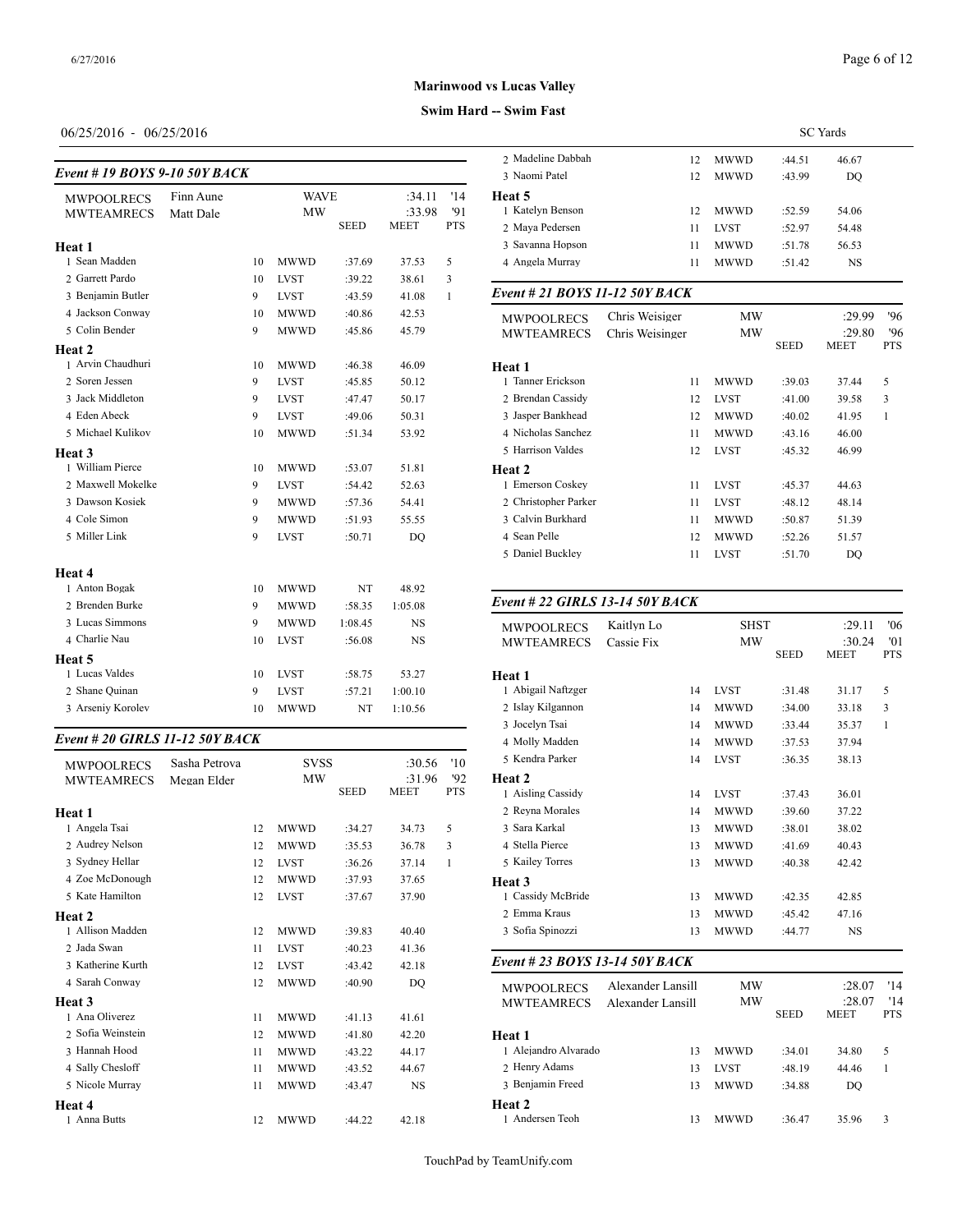### **Swim Hard -- Swim Fast**

## 06/25/2016 - 06/25/2016

| 2 Nikolas Otsuki                |                | 13 | <b>MWWD</b> | :39.79      | 41.81       |              | 3 Isabella Yee        |
|---------------------------------|----------------|----|-------------|-------------|-------------|--------------|-----------------------|
| 3 Jordan Leuenberger            |                | 13 | <b>MWWD</b> | :47.92      | 49.68       |              | 4 Anna Kuzma          |
|                                 |                |    |             |             |             |              | 5 Anna Wallen         |
| Event # 24 GIRLS 15-18 50Y BACK |                |    |             |             |             |              | Heat 4                |
| <b>MWPOOLRECS</b>               | Cassie Fix     |    | <b>MW</b>   |             | :30.10      | '02          | 1 Matilda Lister      |
| <b>MWTEAMRECS</b>               | Cassie Fix     |    | MW          |             | :30.24      | '01          | 2 Elizabeth Berrin    |
|                                 |                |    |             | <b>SEED</b> | <b>MEET</b> | <b>PTS</b>   | 3 Kira Martin         |
| Heat 1                          |                |    |             |             |             |              | 4 Ella Elliot         |
| 1 Madeline Knopf                |                | 15 | <b>MWWD</b> | :32.01      | 31.49       | 5            | 5 Isabel Acosta       |
| 2 Ava Abeck                     |                | 15 | <b>LVST</b> | :30.68      | 31.56       | 3            |                       |
| 3 Anna O'Brien                  |                | 15 | <b>LVST</b> | :36.71      | 36.18       | $\mathbf{1}$ | Event # 27 <b>BOY</b> |
| 4 Emma Jaime                    |                | 17 | <b>MWWD</b> | :34.42      | 36.21       |              | <b>MWPOOLRECS</b>     |
| 5 Sally Lucchesi                |                | 15 | <b>MWWD</b> | :36.71      | 37.48       |              | <b>MWTEAMREC</b>      |
| Heat 2                          |                |    |             |             |             |              |                       |
| 1 Mica Smith                    |                | 15 | MWWD        | :37.60      | 37.24       |              | Heat 1                |
| 2 Sophie Savelli                |                | 15 | <b>MWWD</b> | NT          | 40.26       |              | 1 Cameron Hellar      |
| 3 Marlena Lash                  |                | 15 | <b>MWWD</b> | :48.20      | NS          |              | 2 Aidan Clark         |
|                                 |                |    |             |             |             |              | 3 Porter Note         |
| Event # 25 BOYS 15-18 50Y BACK  |                |    |             |             |             |              | 4 Emerson Henry       |
| <b>MWPOOLRECS</b>               | Matt Dale      |    | MW          |             | :26.19      | '98          | 5 Benjamin McCo       |
| <b>MWTEAMRECS</b>               | Chris Weisiger |    | MW          |             | :24.71      | '01          | Heat 2                |
|                                 |                |    |             | <b>SEED</b> | <b>MEET</b> | <b>PTS</b>   | 1 Andrew Finney       |
| Heat 1                          |                |    |             |             |             |              | 2 Hunter Robertsc     |
| 1 Cole Parker                   |                | 15 | <b>LVST</b> | :28.50      | 28.83       | 5            | 3 Tanner Kosiek       |
| 2 Theodore Hartel               |                | 18 | <b>LVST</b> | :30.47      | 30.81       | 3            | 4 Jacob Simmons       |
| 3 Mitchell Case                 |                | 15 | MWWD        | :32.03      | 31.92       | 1            | Heat 3                |
| 4 Joseph Hansen                 |                | 15 | <b>MWWD</b> | :33.36      | 33.73       |              | 1 Jack Hansen         |
| 5 Tanner Chamberlin             |                | 15 | <b>MWWD</b> | :39.01      | 38.61       |              | 2 Rupin Bagchi        |
|                                 |                |    |             |             |             |              | 3 Cole Robertson      |
| Heat 2                          |                |    |             |             |             |              |                       |
| 1 Ciaran Murphy                 |                | 18 | <b>LVST</b> | :30.84      | 31.48       |              |                       |
| 2 Ben Foehr                     |                | 16 | <b>MWWD</b> | NT          | 35.29       |              | Event # 28 GIRI       |
| 3 Hayden Nuyens                 |                | 15 | <b>MWWD</b> | :40.35      | 41.26       |              | <b>MWPOOLRECS</b>     |
| Heat 3                          |                |    |             |             |             |              | <b>MWTEAMREC</b>      |
| 1 Conor Cassidy                 |                | 15 | <b>LVST</b> | :33.45      | 33.00       |              |                       |
| 2 Lucca McKay                   |                | 18 | <b>LVST</b> | :33.50      | 34.64       |              | Heat 1                |
| 3 Jeremy Naftzger               |                | 18 | <b>LVST</b> | :37.12      | 39.90       |              | 1 Ava Jorgensen       |

## *Event # 26 GIRLS 8&UN 25Y BREAST*

| <b>MWPOOLRECS</b>     | Emily Kuehler |                | <b>WAVE</b> |        | :19.02 | 91           | 4 Ariel Resende    |
|-----------------------|---------------|----------------|-------------|--------|--------|--------------|--------------------|
| <b>MWTEAMRECS</b>     | Jenna Bondlow |                | MW          |        | :19.60 | '98          | 5 Tara O'Brien     |
|                       |               |                |             | SEED   | MEET   | <b>PTS</b>   | Heat 2             |
| Heat 1                |               |                |             |        |        |              | 1 Natalie Note     |
| 1 Tessa Garvey Miller |               | 8              | <b>MWWD</b> | :21.97 | 22.41  | 5            | 2 Frances O'Conn   |
| 2 Valerie Mansinne    |               | 8              | <b>LVST</b> | :23.04 | 23.08  | 3            | 3 Alexis Greenfiel |
| 3 Josienne Campo      |               | 8              | <b>MWWD</b> | :23.62 | 23.92  | $\mathbf{1}$ | 4 Stella Emerick   |
| 4 Liza Reed           |               | 8              | <b>MWWD</b> | :24.60 | 24.75  |              | 5 Leah Mathewso:   |
| 5 Johana Stone        |               | 8              | <b>LVST</b> | :26.88 | 26.67  |              | Heat 3             |
| Heat 2                |               |                |             |        |        |              | 1 Isabella Salvado |
| 1 Eva Bech            |               | $\overline{7}$ | <b>LVST</b> | :29.82 | 28.67  |              | 2 Scarlett Maguire |
| 2 Samantha Reno       |               | 8              | <b>MWWD</b> | :27.63 | 28.93  |              | 3 Rory Kearns      |
| 3 Addison Marsh       |               | 8              | <b>MWWD</b> | :28.82 | 29.83  |              | 4 Rachel Butts     |
| 4 Gianna Tar          |               | 8              | <b>LVST</b> | :33.96 | 32.23  |              |                    |
| 5 Sadie Messick       |               | $\overline{7}$ | <b>LVST</b> | :29.89 | 32.89  |              | Event # 29 $BOY$   |
| Heat 3                |               |                |             |        |        |              | <b>MWPOOLRECS</b>  |
| 1 Lucia Campo         |               | 6              | <b>MWWD</b> | :32.54 | 32.03  |              | <b>MWTEAMREC</b>   |
| 2 Sahaj Malik         |               | 8              | <b>MWWD</b> | :31.34 | 33.06  |              |                    |

|                       |   |             | <b>SC</b> Yards |       |
|-----------------------|---|-------------|-----------------|-------|
| 3 Isabella Yee        | 8 | <b>MWWD</b> | :31.88          | 33.87 |
| 4 Anna Kuzma          | 8 | <b>LVST</b> | :37.73          | 35.37 |
| 5 Anna Wallen         | 6 | <b>LVST</b> | :43.08          | 37.94 |
| Heat 4                |   |             |                 |       |
| 1 Matilda Lister      | 7 | <b>MWWD</b> | :32.58          | 32.48 |
| 2 Elizabeth Berringer | 8 | <b>MWWD</b> | :32.67          | 33.85 |
| 3 Kira Martin         | 7 | <b>MWWD</b> | :32.91          | 35.65 |
| 4 Ella Elliot         | 8 | <b>MWWD</b> | :33.94          | 38.67 |
| 5 Isabel Acosta       | 6 | <b>MWWD</b> | NT              | 41.41 |

| <b>MWPOOLRECS</b>    | Marty Smith           | <b>LVST</b> |        | :19.25         | '00               |
|----------------------|-----------------------|-------------|--------|----------------|-------------------|
| <b>MWTEAMRECS</b>    | <b>Connor Bondlow</b> | MW          | SEED   | :19.75<br>MEET | '96<br><b>PTS</b> |
| Heat 1               |                       |             |        |                |                   |
| 1 Cameron Hellar     | 8                     | <b>LVST</b> | :22.07 | 21.02          | 5                 |
| 2 Aidan Clark        | 8                     | <b>MWWD</b> | :26.94 | 27.56          | 3                 |
| 3 Porter Note        | 8                     | <b>MWWD</b> | :30.79 | 29.03          | 1                 |
| 4 Emerson Henry      | 8                     | <b>MWWD</b> | :32.29 | 29.46          |                   |
| 5 Benjamin McConnell | 8                     | <b>LVST</b> | :27.28 | 31.76          |                   |
| <b>Heat 2</b>        |                       |             |        |                |                   |
| 1 Andrew Finney      | 8                     | <b>LVST</b> | :28.56 | 29.24          |                   |
| 2 Hunter Robertson   | 8                     | <b>LVST</b> | :27.68 | 29.95          |                   |
| 3 Tanner Kosiek      | 7                     | <b>MWWD</b> | NT     | 44.13          |                   |
| 4 Jacob Simmons      | 8                     | <b>MWWD</b> | NT     | <b>NS</b>      |                   |
| <b>Heat 3</b>        |                       |             |        |                |                   |
| 1 Jack Hansen        | 8                     | <b>LVST</b> | :30.18 | 31.30          |                   |
| 2 Rupin Bagchi       | 8                     | <b>LVST</b> | :30.29 | 31.61          |                   |
| 3 Cole Robertson     | 6                     | <b>LVST</b> | :38.63 | 39.11          |                   |
|                      |                       |             |        |                |                   |

## *Event # 28 GIRLS 9-10 50Y BREAST*

| <b>MWPOOLRECS</b>   | Elizabeth Chatard               | <b>SHST</b> |              | :36.67                | '14               |
|---------------------|---------------------------------|-------------|--------------|-----------------------|-------------------|
| <b>MWTEAMRECS</b>   | Casev Wunsch                    | MW          | <b>SEED</b>  | :38.38<br><b>MEET</b> | '97<br><b>PTS</b> |
| Heat 1              |                                 |             |              |                       |                   |
| 1 Ava Jorgensen     | 10                              | <b>MWWD</b> | :45.29       | 44.48                 | 5                 |
| 2 Tess Waddy        | 10                              | <b>MWWD</b> | :46.98       | 47.64                 | 3                 |
| 3 Claire Cassidy    | 10                              | <b>LVST</b> | :46.69       | 48.03                 | 1                 |
| 4 Ariel Resende     | 9                               | <b>MWWD</b> | :52.11       | 50.05                 |                   |
| 5 Tara O'Brien      | 9                               | <b>LVST</b> | :58.77       | DQ                    |                   |
| Heat 2              |                                 |             |              |                       |                   |
| 1 Natalie Note      | 10                              | <b>MWWD</b> | :58.18       | 57.06                 |                   |
| 2 Frances O'Connor  | 9                               | <b>MWWD</b> | :58.81       | 1:00.95               |                   |
| 3 Alexis Greenfield | 9                               | <b>MWWD</b> | :59.93       | 1:01.26               |                   |
| 4 Stella Emerick    | 10                              | <b>LVST</b> | 1:10.28      | 1:10.01               |                   |
| 5 Leah Mathewson    | 9                               | <b>LVST</b> | 1:18.12      | 1:16.08               |                   |
| Heat 3              |                                 |             |              |                       |                   |
| 1 Isabella Salvador | 9                               | <b>MWWD</b> | 1:01.49      | 56.92                 |                   |
| 2 Scarlett Maguire  | 9                               | <b>MWWD</b> | 1:05.47      | 1:02.40               |                   |
| 3 Rory Kearns       | 9                               | <b>MWWD</b> | 1:10.47      | 1:12.17               |                   |
| 4 Rachel Butts      | 10                              | <b>MWWD</b> | 1:31.73      | DO                    |                   |
|                     | Event # 29 BOYS 9-10 50Y BREAST |             |              |                       |                   |
| <b>MWPOOLRECS</b>   | Mike Masterson                  |             | Tib Pen Club | :36.56                | 92                |
| <b>MWTEAMRECS</b>   | <b>Connor Bondlow</b>           | MW          | <b>SEED</b>  | :36.51<br><b>MEET</b> | '98<br><b>PTS</b> |

## **Heat 1**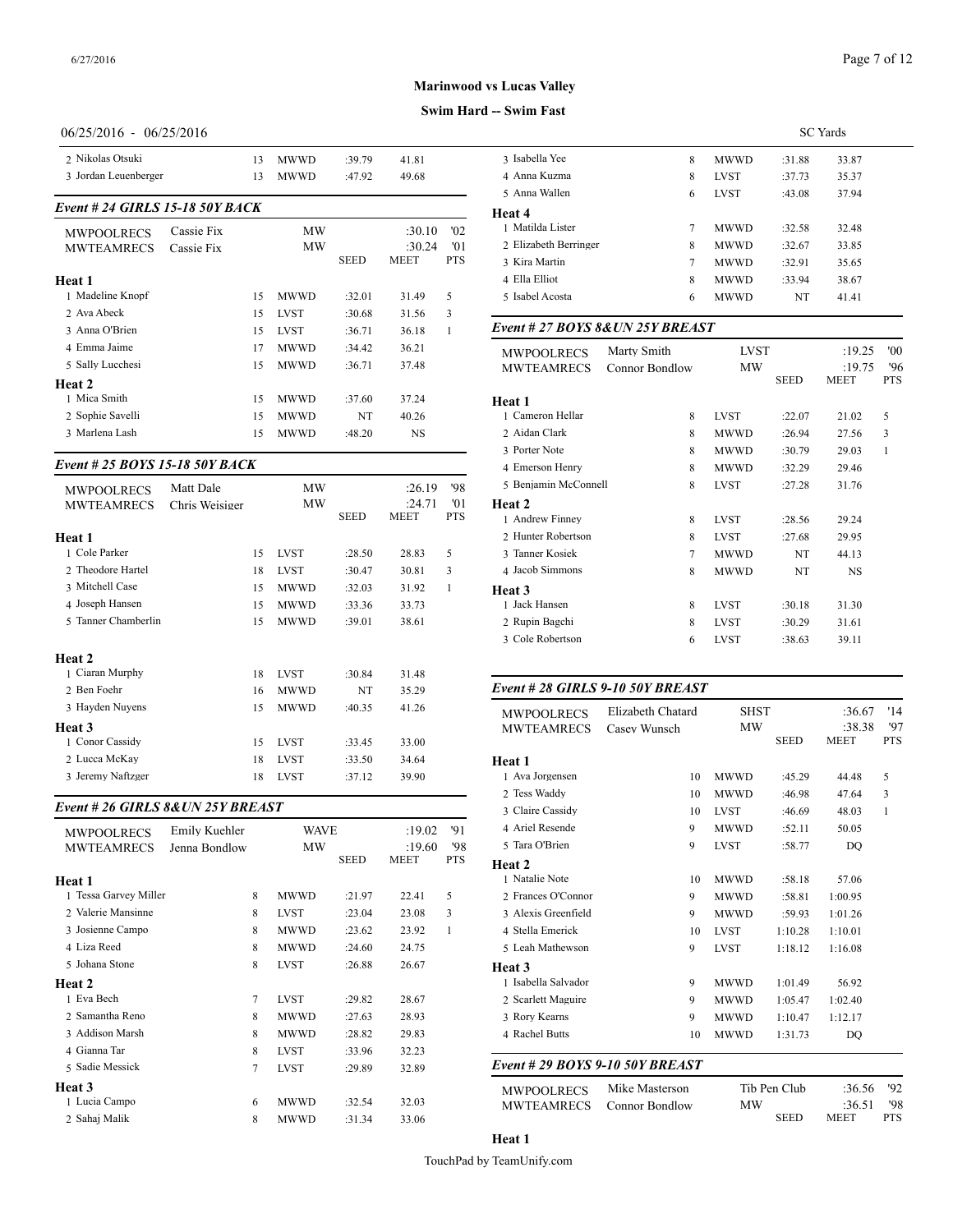#### **Swim Hard -- Swim Fast**

## 06/25/2016 - 06/25/2016

#### *Event # 29 BOYS 9-10 50Y BREAST*

|                         |                       |             |              |             |            | $1$ induction is always |
|-------------------------|-----------------------|-------------|--------------|-------------|------------|-------------------------|
| <b>MWPOOLRECS</b>       | Mike Masterson        |             | Tib Pen Club | :36.56      | '92        |                         |
| <b>MWTEAMRECS</b>       | <b>Connor Bondlow</b> | <b>MW</b>   |              | :36.51      | '98        | Event # 31 $BOY$        |
|                         |                       |             | <b>SEED</b>  | <b>MEET</b> | <b>PTS</b> | <b>MWPOOLRECS</b>       |
| Heat 1                  |                       |             |              |             |            | <b>MWTEAMREC</b>        |
| 1 David Finney          | 10                    | <b>LVST</b> | :39.94       | 39.04       | 5          |                         |
| 2 Garrett Pardo         | 10                    | <b>LVST</b> | :40.05       | 39.45       | 3          | Heat 1                  |
| 3 Colin Bender          | 9                     | <b>MWWD</b> | :46.51       | 46.15       | 1          | 1 Kylar Flynn           |
| 4 Maximilian Otsuki     | 10                    | <b>MWWD</b> | :49.14       | 47.54       |            | 2 Brendan Cassidy       |
| 5 Leo Manwaring-Mueller | 10                    | <b>MWWD</b> | :47.57       | 49.87       |            | 3 Sean Pelle            |
| Heat 2                  |                       |             |              |             |            | 4 Benjamin Shafe        |
| 1 Eli Messick           | 10                    | <b>LVST</b> | :50.53       | 49.55       |            | 5 Luca Garvey Mi        |
| 2 Hayden Biesiadecki    | 9                     | <b>LVST</b> | :54.34       | 50.18       |            | Heat 2                  |
| 3 Benjamin Butler       | 9                     | <b>LVST</b> | :54.73       | 52.98       |            | 1 James Gravelle        |
| 4 Cole Simon            | 9                     | <b>MWWD</b> | :55.21       | 59.30       |            | 2 Duncan Stilson        |
| 5 Arseniy Korolev       | 10                    | <b>MWWD</b> | 1:04.14      | 1:05.40     |            | 3 Wesley Bartling       |
| Heat 3                  |                       |             |              |             |            | 4 Calvin Burkhard       |
| 1 Soren Jessen          | 9                     | <b>LVST</b> | :55.81       | 53.53       |            | 5 Thomas Middlet        |
| 2 Anton Bogak           | 10                    | <b>MWWD</b> | NT           | 57.36       |            | Heat 3                  |
| 3 Patrick Knopf         | 9                     | <b>MWWD</b> | 1:04.38      | 58.09       |            | 1 Jasper Bankhead       |
| 4 Lucas Simmons         | 9                     | <b>MWWD</b> | 1:53.24      | NS          |            | 2 Emerson Coskey        |
| Heat 4                  |                       |             |              |             |            | 3 Tiansui Chu           |
| 1 Jack Middleton        | 9                     | <b>LVST</b> | :56.05       | 52.90       |            |                         |
| 2 Maxwell Mokelke       | 9                     | <b>LVST</b> | :57.16       | 56.52       |            |                         |
| 3 Lucas Valdes          | 10                    | <b>LVST</b> | 1:00.90      | 57.71       |            | Event #32 GIRI          |

## *Event # 30 GIRLS 11-12 50Y BREAST*

| <b>MWPOOLRECS</b>   | Halle Morris |    | <b>LVST</b> |             | :32.44      | '10        | Heat 1            |
|---------------------|--------------|----|-------------|-------------|-------------|------------|-------------------|
| <b>MWTEAMRECS</b>   | Megan Elder  |    | <b>MW</b>   |             | :34.50      | 92         | 1 Olivia Juarez   |
|                     |              |    |             | <b>SEED</b> | <b>MEET</b> | <b>PTS</b> | 2 Laura Gravelle  |
| Heat 1              |              |    |             |             |             |            | 3 Ryann Degraves  |
| 1 Rosie Lucchesi    |              | 11 | <b>MWWD</b> | :36.15      | 36.58       | 5          | 4 Ryann Lucchesi  |
| 2 Payton Juarez     |              | 12 | <b>MWWD</b> | :39.54      | 39.33       | 3          | Heat 2            |
| 3 Audrey Nelson     |              | 12 | <b>MWWD</b> | :40.10      | 40.82       |            | 1 Sara Karkal     |
| 4 Kate Hamilton     |              | 12 | <b>LVST</b> | :43.68      | 41.20       | 1          | 2 Aisling Cassidy |
| 5 Katherine Kurth   |              | 12 | <b>LVST</b> | :46.82      | 47.16       |            | 3 Annika Jorgense |
| Heat 2              |              |    |             |             |             |            | 4 Cassidy McBrid  |
| 1 Molly Young       |              | 11 | <b>MWWD</b> | :41.18      | 41.04       |            | Heat 3            |
| 2 Grace Bender      |              | 12 | <b>MWWD</b> | :42.01      | 41.98       |            | 1 Sofia Spinozzi  |
| 3 Zoe McDonough     |              | 12 | <b>MWWD</b> | :42.29      | 43.55       |            | 2 Sylvie Andersor |
| 4 Ana Oliverez      |              | 11 | <b>MWWD</b> | :43.57      | 44.15       |            | 3 Emma Kraus      |
| 5 Zoe Jaros         |              | 11 | <b>LVST</b> | :55.98      | 57.91       |            |                   |
| Heat 3              |              |    |             |             |             |            | Event # 33 BOY    |
| 1 Hannah Hood       |              | 11 | <b>MWWD</b> | :43.65      | 43.58       |            | <b>MWPOOLRECS</b> |
| 2 Anna Butts        |              | 12 | <b>MWWD</b> | :47.91      | 44.77       |            | <b>MWTEAMREC</b>  |
| 3 Bridget Boyle     |              | 12 | <b>MWWD</b> | :45.69      | 45.82       |            |                   |
| 4 Meredith Case     |              | 12 | <b>MWWD</b> | :45.80      | 46.46       |            | Heat 1            |
| 5 Nicole Murray     |              | 11 | <b>MWWD</b> | :47.24      | <b>NS</b>   |            | 1 Reece Foehr     |
| Heat 4              |              |    |             |             |             |            | 2 Connor Simon    |
| 1 Ashley Winkelmann |              | 12 | <b>MWWD</b> | :48.90      | 48.85       |            | 3 Willem Brabbee  |
| 2 Sofia Weinstein   |              | 12 | <b>MWWD</b> | :48.34      | 50.22       |            | 4 Nikolas Otsuki  |
| 3 Sarah Conway      |              | 12 | <b>MWWD</b> | :50.26      | 51.81       |            | 5 Hayden Lowder   |
| 4 Katelyn Benson    |              | 12 | <b>MWWD</b> | :53.87      | 55.67       |            |                   |
| Heat 5              |              |    |             |             |             |            | Event #34 GIRI    |
| 1 Sally Chesloff    |              | 11 | <b>MWWD</b> | :58.15      | 53.03       |            | <b>MWPOOLRECS</b> |
|                     |              |    |             |             |             |            |                   |

|                                  |                       |             |             | <b>SC</b> Yards       |                   |
|----------------------------------|-----------------------|-------------|-------------|-----------------------|-------------------|
| 2 Savanna Hopson                 | 11                    | <b>MWWD</b> | :55.21      | 55.50                 |                   |
| 3 Naomi Patel                    | 12                    | <b>MWWD</b> | :56.74      | 59.21                 |                   |
| Event # 31 BOYS 11-12 50Y BREAST |                       |             |             |                       |                   |
| <b>MWPOOLRECS</b>                | <b>Connor Bondlow</b> | <b>MW</b>   |             | :33.44                | '00               |
| <b>MWTEAMRECS</b>                | <b>Connor Bondlow</b> | <b>MW</b>   | <b>SEED</b> | :32.85<br><b>MEET</b> | '00<br><b>PTS</b> |
| Heat 1                           |                       |             |             |                       |                   |
| 1 Kylar Flynn                    | 12                    | <b>LVST</b> | :34.13      | 33.79                 | 5                 |
| 2 Brendan Cassidy                | 12                    | <b>LVST</b> | :39.60      | 40.29                 | 3                 |
| 3 Sean Pelle                     | 12                    | <b>MWWD</b> | :47.94      | 46.68                 |                   |
| 4 Benjamin Shafer                | 12                    | <b>MWWD</b> | :45.92      | 48.56                 |                   |
| 5 Luca Garvey Miller             | 11                    | <b>MWWD</b> | :49.18      | 51.12                 |                   |
| Heat 2                           |                       |             |             |                       |                   |
| 1 James Gravelle                 | 11                    | <b>LVST</b> | :40.65      | 41.47                 |                   |
| 2 Duncan Stilson                 | 12                    | <b>LVST</b> | :52.64      | 52.46                 |                   |
| 3 Wesley Bartling                | 11                    | <b>MWWD</b> | :58.04      | 52.86                 |                   |
| 4 Calvin Burkhard                | 11                    | <b>MWWD</b> | :52.48      | 52.90                 |                   |
| 5 Thomas Middleton               | 11                    | <b>LVST</b> | :54.91      | 55.82                 |                   |
| Heat 3                           |                       |             |             |                       |                   |
| 1 Jasper Bankhead                | 12                    | <b>MWWD</b> | NT          | 45.68                 | 1                 |
| 2 Emerson Coskey                 | 11                    | <b>LVST</b> | :59.28      | 59.44                 |                   |
| 3 Tiansui Chu                    | 12                    | <b>MWWD</b> | 1:01.91     | 1:03.36               |                   |
|                                  |                       |             |             |                       |                   |

### *Event # 32 GIRLS 13-14 50Y BREAST*

| <b>MWPOOLRECS</b>  | Allie Level        | NR.         |             | :33.27 | '13        |
|--------------------|--------------------|-------------|-------------|--------|------------|
| <b>MWTEAMRECS</b>  | Elizabeth Mitchell | MW          |             | :33.10 | '84        |
|                    |                    |             | <b>SEED</b> | MEET   | <b>PTS</b> |
| Heat 1             |                    |             |             |        |            |
| 1 Olivia Juarez    | 13                 | <b>MWWD</b> | :34.23      | 34.52  | 5          |
| 2 Laura Gravelle   | 13                 | <b>LVST</b> | :33.73      | 35.03  | 3          |
| 3 Ryann Degraves   | 13                 | <b>MWWD</b> | :36.14      | 36.43  | 1          |
| 4 Ryann Lucchesi   | 13                 | <b>MWWD</b> | :38.04      | 38.42  |            |
| <b>Heat 2</b>      |                    |             |             |        |            |
| 1 Sara Karkal      | 13                 | <b>MWWD</b> | :41.55      | 41.41  |            |
| 2 Aisling Cassidy  | 14                 | <b>LVST</b> | :41.68      | 41.46  |            |
| 3 Annika Jorgensen | 13                 | <b>MWWD</b> | :43.47      | 44.54  |            |
| 4 Cassidy McBride  | 13                 | <b>MWWD</b> | :44.90      | 47.45  |            |
| Heat 3             |                    |             |             |        |            |
| 1 Sofia Spinozzi   | 13                 | <b>MWWD</b> | NT          | 45.11  |            |
| 2 Sylvie Anderson  | 13                 | <b>MWWD</b> | :45.14      | 46.35  |            |
| 3 Emma Kraus       | 13                 | <b>MWWD</b> | :56.78      | 57.24  |            |
|                    |                    |             |             |        |            |

## *Event # 33 BOYS 13-14 50Y BREAST*

| <b>MWPOOLRECS</b> | Connor Bondlow | <b>MW</b>   |             | :29.41      | '02        |
|-------------------|----------------|-------------|-------------|-------------|------------|
| <b>MWTEAMRECS</b> | Connor Bondlow | MW          |             | :29.37      | '02        |
|                   |                |             | <b>SEED</b> | <b>MEET</b> | <b>PTS</b> |
| Heat 1            |                |             |             |             |            |
| 1 Reece Foehr     | 14             | <b>MWWD</b> | :32.76      | 33.21       | 5          |
| 2. Connor Simon   | 13             | <b>MWWD</b> | :37.26      | 36.78       | 3          |
| 3 Willem Brabbee  | 13             | <b>MWWD</b> | :46.05      | 44.35       |            |
| 4 Nikolas Otsuki  | 13             | <b>MWWD</b> | :48.75      | 45.13       |            |
| 5 Hayden Lowder   | 13             | <b>LVST</b> | NT          | 45.42       |            |

#### *Event # 34 GIRLS 15-18 50Y BREAST*

| <b>MWPOOLRECS</b> | Alex Lollini       | SM | 04'           |
|-------------------|--------------------|----|---------------|
| <b>MWTEAMRECS</b> | Elizabeth Mitchell | МW | '86<br>:32.36 |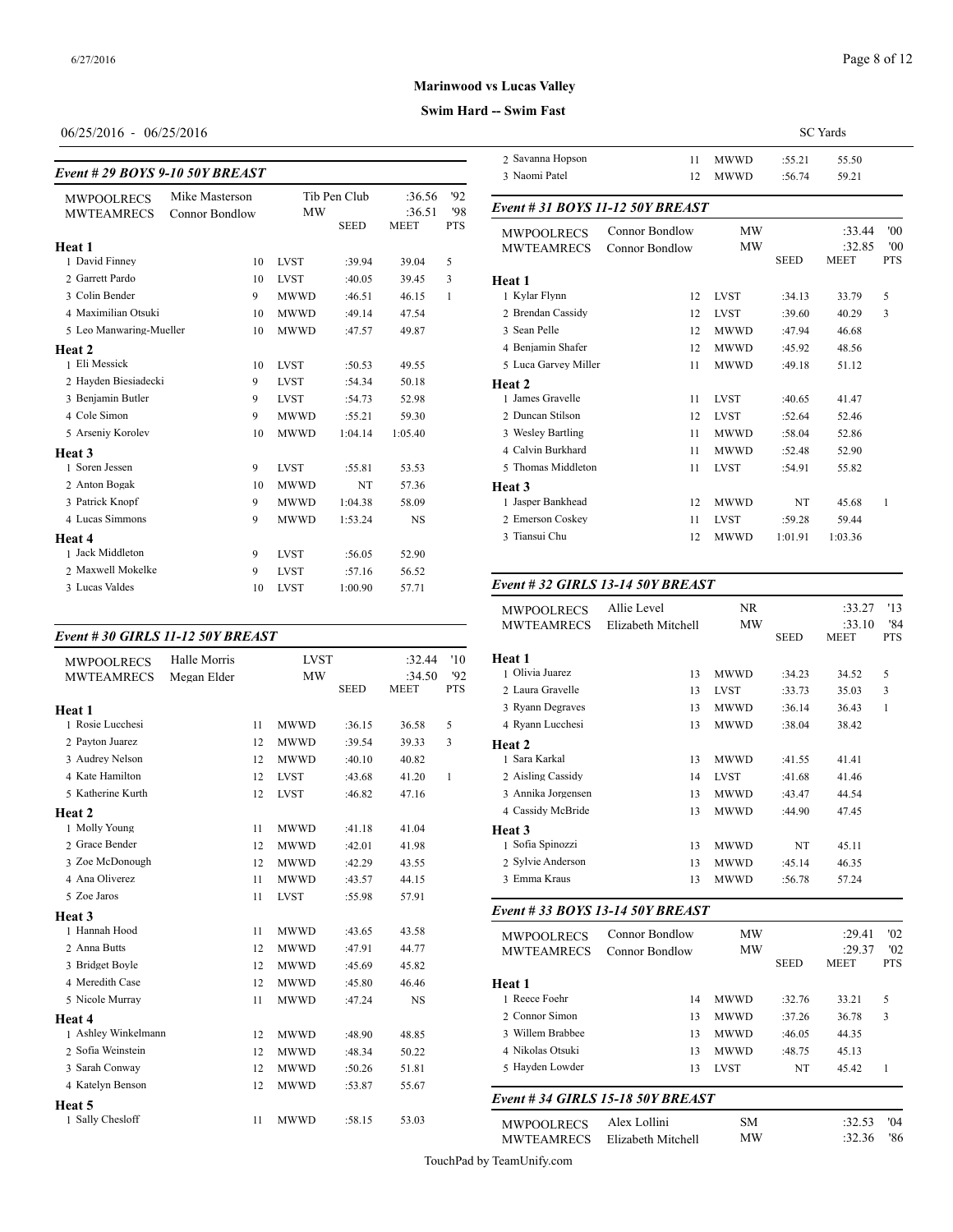SC Yards

### **Marinwood vs Lucas Valley**

#### **Swim Hard -- Swim Fast**

## 06/25/2016 - 06/25/2016

#### *Event # 34 GIRLS 15-18 50Y BREAST*

|                                        |                                    |                        |             |                                 |                          | IVIVILATVILUU                   |
|----------------------------------------|------------------------------------|------------------------|-------------|---------------------------------|--------------------------|---------------------------------|
| <b>MWPOOLRECS</b><br><b>MWTEAMRECS</b> | Alex Lollini<br>Elizabeth Mitchell | <b>SM</b><br><b>MW</b> | <b>SEED</b> | :32.53<br>:32.36<br><b>MEET</b> | 04'<br>'86<br><b>PTS</b> | <b>Heat 1</b><br>1 Tucker Kurth |
| Heat 1                                 |                                    |                        |             |                                 |                          | 2 Cavden Yock                   |
| 1 Taylor Boyle                         | 16                                 | <b>MWWD</b>            | :33.02      | 34.29                           | 5                        | 3 Rhys Garroway                 |
| 2 Georgia Lee                          | 15                                 | <b>LVST</b>            | :39.67      | 39.29                           | 3                        | Heat 2                          |
| 3 Sammy Stilson                        | 17                                 | <b>LVST</b>            | :40.26      | 40.92                           |                          | 1 Jack Hansen                   |
| 4 Emma Jaime                           | 17                                 | <b>MWWD</b>            | :41.66      | 42.24                           |                          | 2 Rupin Bagchi                  |
| 5 Mica Smith                           | 15                                 | <b>MWWD</b>            | :42.16      | 43.94                           |                          | 3 Andrew Marks                  |
| Heat 2                                 |                                    |                        |             |                                 |                          |                                 |
| 1 Lindsey Lowder                       | 17                                 | <b>LVST</b>            | :40.89      | 40.14                           |                          | Event #38 GIRI                  |
| 2 Marlena Lash                         | 15                                 | <b>MWWD</b>            | :49.50      | NS                              |                          | <b>MWPOOLRECS</b>               |

## *Event # 35 BOYS 15-18 50Y BREAST*

| <b>MWPOOLRECS</b><br><b>MWTEAMRECS</b>                                            | Walter Eggert<br>Robert Lager |                      | MW<br><b>MW</b>                                          |                                      | :28.63<br>:28.58                           | Heat 1<br>'06<br>1 Iris Abeck<br>'78<br>2 Emerald Lin                                  |
|-----------------------------------------------------------------------------------|-------------------------------|----------------------|----------------------------------------------------------|--------------------------------------|--------------------------------------------|----------------------------------------------------------------------------------------|
| Heat 1<br>1 Edan Flynn                                                            |                               | 18                   | <b>LVST</b>                                              | <b>SEED</b><br>:30.18                | <b>PTS</b><br>MEET<br>$*5$<br>28.32        | 3 Rebecca Levy<br>4 Anya Jaroszews                                                     |
| 2 Max Manwaring-Mueller<br>3 Cole Parker<br>4 Jack Laughlin<br>5 Hayden Nuyens    |                               | 15<br>15<br>15<br>15 | <b>MWWD</b><br><b>LVST</b><br><b>MWWD</b><br><b>MWWD</b> | :29.43<br>:30.69<br>:35.95<br>:38.47 | 3<br>29.00<br>1<br>30.40<br>35.22<br>39.78 | 5 Delaney Degrav<br><b>Heat 2</b><br>1 Tess Waddy<br>2 Dakota Smith<br>3 Emily Hinkley |
| Heat 2<br>1 Conor Cassidy<br>2 Tyler Bortel<br>3 Ben Foehr<br>4 Tanner Chamberlin |                               | 15<br>16<br>16<br>15 | <b>LVST</b><br><b>LVST</b><br><b>MWWD</b><br><b>MWWD</b> | :35.88<br>NT<br>NT<br>:43.19         | 34.22<br>36.46<br>37.61<br>41.75           | Event # 39 BOY<br><b>MWPOOLRECS</b><br><b>MWTEAMREC</b>                                |

## *Event # 36 GIRLS 8&UN 25Y FLY*

| <b>MWPOOLRECS</b>     | Kaitlyn Lo      | <b>SHST</b> |             | :15.93      | '01        | 1 Sean Madden     |
|-----------------------|-----------------|-------------|-------------|-------------|------------|-------------------|
| <b>MWTEAMRECS</b>     | Gina Castagnolo | <b>MW</b>   |             | :15.97      | '98        | 2 David Finney    |
|                       |                 |             | <b>SEED</b> | <b>MEET</b> | <b>PTS</b> | 3 Miller Link     |
| Heat 1                |                 |             |             |             |            | 4 Patrick Knopf   |
| 1 Alina Noyes         | 8               | <b>MWWD</b> | :19.39      | 19.31       | 5          |                   |
| 2 Tessa Garvey Miller | 8               | <b>MWWD</b> | :18.82      | 19.78       | 3          | Event #40 GIRI    |
| 3 Zoe Cass-Lein       | 8               | <b>MWWD</b> | :20.41      | 20.29       |            | <b>MWPOOLRECS</b> |
| 4 Haley Brown         | 8               | <b>LVST</b> | :20.32      | 20.38       | 1          | <b>MWTEAMREC</b>  |
| 5 Sofie Baumgarten    | 8               | <b>LVST</b> | :24.28      | 23.98       |            |                   |
| Heat 2                |                 |             |             |             |            | Heat 1            |
| 1 Mia Elkington       | 8               | <b>MWWD</b> | :23.15      | 24.05       |            | 1 Grace Bender    |
| 2 Kaylyn Molloy       | 8               | <b>MWWD</b> | :23.20      | 24.83       |            | 2 Cameron Jane T  |
| 3 Hannah Shoup        | 6               | <b>LVST</b> | :27.09      | 26.98       |            | 3 Kaya Lash       |
| 4 Gianna Tar          | 8               | <b>LVST</b> | :27.80      | 27.58       |            | 4 Payton Juarez   |
| 5 Ryann Jefferys      | 6               | <b>LVST</b> | :32.61      | 31.77       |            | 5 Jada Swan       |
| Heat 3                |                 |             |             |             |            | Heat 2            |
| 1 Victoria Pappas     | 7               | <b>MWWD</b> | :27.64      | 27.15       |            | 1 Allison Madden  |
| 2 Brooklyn Schlunt    | 6               | <b>MWWD</b> | :27.92      | 27.28       |            | 2 Madeline Dabba  |
| 3 Pranavi Pathuri     | 8               | <b>LVST</b> | :32.83      | <b>NS</b>   |            | 3 Ashley Winkeln  |
| Heat 4                |                 |             |             |             |            | 4 Angela Murray   |
| 1 Lilian Matthies     | 6               | <b>MWWD</b> | :28.45      | 28.89       |            |                   |
| 2 Anna Kuzma          | 8               | <b>LVST</b> | :39.19      | 36.87       |            | Event #41 $BOY$   |
| 3 Anna Wallen         | 6               | <b>LVST</b> | :39.22      | 37.98       |            | <b>MWPOOLRECS</b> |
|                       |                 |             |             |             |            | <b>MWTEAMREC</b>  |

*Event # 37 BOYS 8&UN 25Y FLY*

| <b>MWPOOLRECS</b>            | Gavin Paulev |    | <b>ORCA</b> |             | :15.47      | '03          |
|------------------------------|--------------|----|-------------|-------------|-------------|--------------|
| <b>MWTEAMRECS</b>            | Michael Lu   |    | <b>MW</b>   |             | :17.23      | '11          |
|                              |              |    |             | <b>SEED</b> | <b>MEET</b> | <b>PTS</b>   |
| Heat 1                       |              |    |             |             |             |              |
| 1 Tucker Kurth               |              | 8  | <b>LVST</b> | :18.07      | 18.40       | 5            |
| 2 Cayden Yock                |              | 8  | <b>MWWD</b> | :19.95      | 19.97       | 3            |
| 3 Rhys Garroway Myers        |              | 8  | <b>MWWD</b> | :20.45      | 22.23       | $\mathbf{1}$ |
| Heat 2                       |              |    |             |             |             |              |
| 1 Jack Hansen                |              | 8  | <b>LVST</b> | :28.78      | 26.22       |              |
| 2 Rupin Bagchi               |              | 8  | <b>LVST</b> | NT          | 26.50       |              |
| 3 Andrew Marks               |              | 8  | <b>MWWD</b> | :27.65      | 28.19       |              |
| Event #38 GIRLS 9-10 50Y FLY |              |    |             |             |             |              |
| <b>MWPOOLRECS</b>            | Kaitlyn Lo   |    | <b>SHST</b> |             | :31.39      | '03          |
| <b>MWTEAMRECS</b>            | Sally Elton  |    | <b>MW</b>   |             | :32.39      | '07          |
|                              |              |    |             | <b>SEED</b> | <b>MEET</b> | <b>PTS</b>   |
| Heat 1                       |              |    |             |             |             |              |
| 1 Iris Abeck                 |              | 9  | <b>LVST</b> | :37.89      | 39.15       | 5            |
| 2 Emerald Lin                |              | 10 | <b>MWWD</b> | :39.36      | 39.74       | 3            |
| 3 Rebecca Levy               |              | 10 | <b>MWWD</b> | :39.19      | 40.95       |              |
| 4 Anya Jaroszewski           |              | 9  | <b>LVST</b> | :42.45      | 43.18       |              |
| 5 Delaney Degraves           |              | 10 | <b>MWWD</b> | :41.72      | 44.28       |              |
| Heat 2                       |              |    |             |             |             |              |
| 1 Tess Waddy                 |              | 10 | <b>MWWD</b> | :41.93      | 40.57       | 1            |
| 2 Dakota Smith               |              | 10 | <b>MWWD</b> | :41.76      | 40.86       |              |
| 3 Emily Hinkley              |              | 9  | <b>MWWD</b> | :44.37      | 45.61       |              |
|                              |              |    |             |             |             |              |

#### *Event # 39 BOYS 9-10 50Y FLY*

| <b>MWPOOLRECS</b> | Zachary McIntyre    | NR.         |             | :31.31      | '13        |
|-------------------|---------------------|-------------|-------------|-------------|------------|
| <b>MWTEAMRECS</b> | <b>Bill Sweeney</b> | MW          |             | :33.13      | '82        |
|                   |                     |             | <b>SEED</b> | <b>MEET</b> | <b>PTS</b> |
| Heat 1            |                     |             |             |             |            |
| 1 Sean Madden     | 10                  | <b>MWWD</b> | :36.34      | 36.04       | 5          |
| 2 David Finney    | 10                  | <b>LVST</b> | :38.43      | 38.04       | 3          |
| 3 Miller Link     | 9                   | <b>LVST</b> | :39.90      | 43.53       |            |
| 4 Patrick Knopf   | 9                   | <b>MWWD</b> | :58.36      | 1:00.30     |            |
|                   |                     |             |             |             |            |

## *Event # 40 GIRLS 11-12 50Y FLY*

| <b>MWPOOLRECS</b><br><b>MWTEAMRECS</b> | Sasha Petrova<br>Winona McLean |    | <b>SVSS</b><br>MW |             | '10<br>:29.98<br>:29.31<br>'83 |                   |
|----------------------------------------|--------------------------------|----|-------------------|-------------|--------------------------------|-------------------|
|                                        |                                |    |                   | <b>SEED</b> | <b>MEET</b>                    | <b>PTS</b>        |
| Heat 1                                 |                                |    |                   |             |                                |                   |
| 1 Grace Bender                         |                                | 12 | <b>MWWD</b>       | :32.90      | 33.32                          | 5                 |
| 2 Cameron Jane Taylor                  |                                | 12 | <b>LVST</b>       | :34.04      | 34.05                          | 3                 |
| 3 Kaya Lash                            |                                | 12 | <b>MWWD</b>       | :36.21      | 36.11                          | 1                 |
| 4 Payton Juarez                        |                                | 12 | <b>MWWD</b>       | :35.98      | 36.35                          |                   |
| 5 Jada Swan                            |                                | 11 | <b>LVST</b>       | :40.61      | 39.92                          |                   |
| Heat 2                                 |                                |    |                   |             |                                |                   |
| 1 Allison Madden                       |                                | 12 | <b>MWWD</b>       | :37.10      | 38.38                          |                   |
| 2 Madeline Dabbah                      |                                | 12 | <b>MWWD</b>       | :43.37      | 42.77                          |                   |
| 3 Ashley Winkelmann                    |                                | 12 | <b>MWWD</b>       | :44.85      | 44.64                          |                   |
| 4 Angela Murray                        |                                | 11 | <b>MWWD</b>       | :44.99      | <b>NS</b>                      |                   |
| Event #41 BOYS 11-12 50Y FLY           |                                |    |                   |             |                                |                   |
| <b>MWPOOLRECS</b>                      | Marty Smith                    |    | <b>LVST</b>       |             | :27.35                         | 04'               |
| <b>MWTEAMRECS</b>                      | R.J. Williams                  |    | MW                | <b>SEED</b> | :26.73<br>MEET                 | '09<br><b>PTS</b> |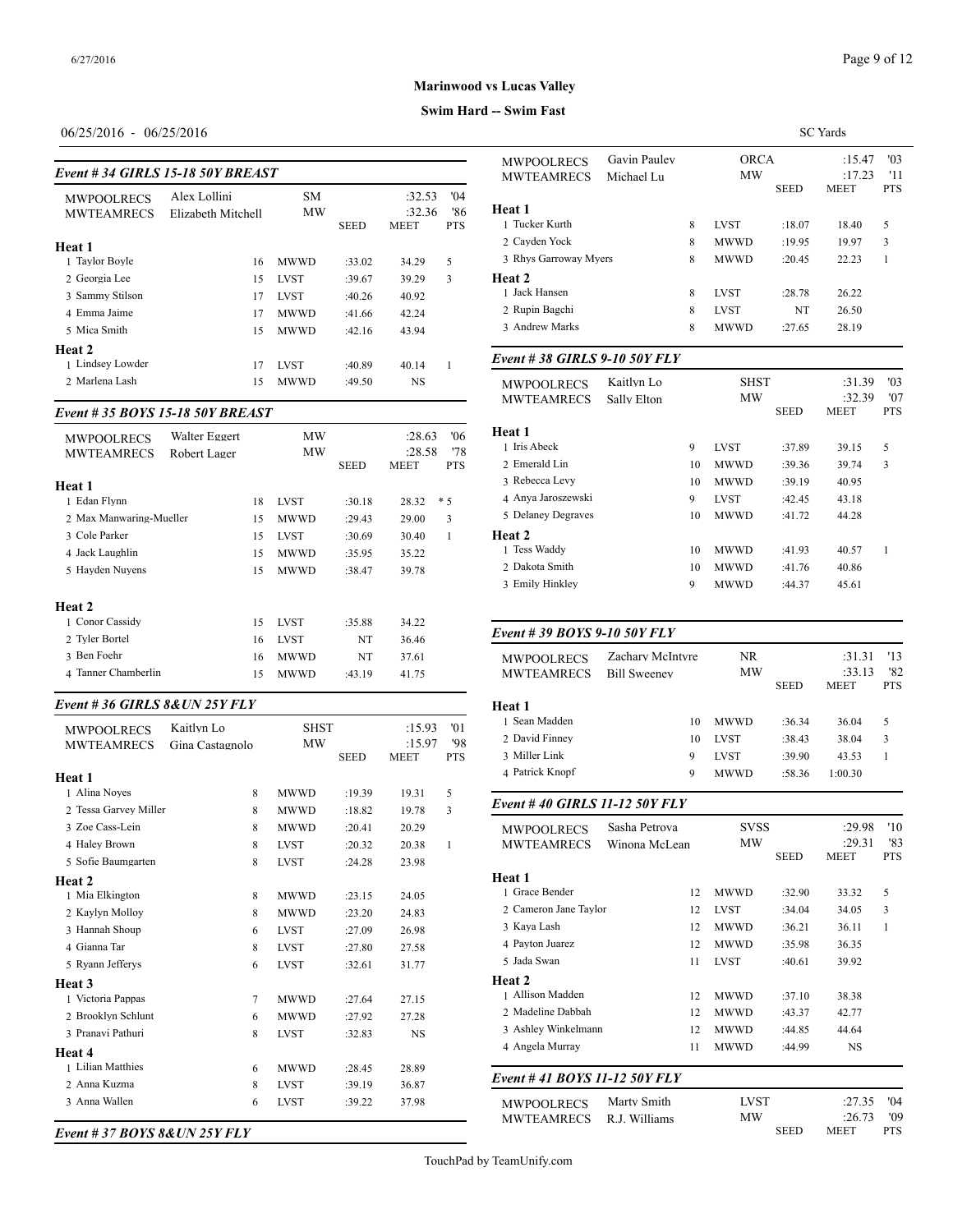## **Swim Hard --**

## 06/25/2016 - 06/25/2016

| Event # 41 BOYS 11-12 50Y FLY |  |
|-------------------------------|--|
|                               |  |

|                                        |                              |    |                   |             |                          |                          | $100011$ , $2000011$            |
|----------------------------------------|------------------------------|----|-------------------|-------------|--------------------------|--------------------------|---------------------------------|
| <b>MWPOOLRECS</b><br><b>MWTEAMRECS</b> | Marty Smith<br>R.J. Williams |    | <b>LVST</b><br>MW | <b>SEED</b> | :27.35<br>:26.73<br>MEET | 04'<br>'09<br><b>PTS</b> | 4 Sammy Stilson<br>5 Mica Smith |
| Heat 1                                 |                              |    |                   |             |                          |                          | Event #45 $BOY$                 |
| 1 Kylar Flynn                          |                              | 12 | <b>LVST</b>       | :32.40      | 30.91                    | 5                        | <b>MWPOOLRECS</b>               |
| 2. Tanner Erickson                     |                              | 11 | <b>MWWD</b>       | :40.62      | 38.39                    | 3                        | <b>MWTEAMREC</b>                |
| 3 Wesley Bartling                      |                              | 11 | <b>MWWD</b>       | :49.34      | 47.15                    | 1                        |                                 |
| 4 Nicholas Sanchez                     |                              | 11 | <b>MWWD</b>       | :46.83      | 47.23                    |                          | Heat 1                          |
| 5 Duncan Stilson                       |                              | 12 | <b>LVST</b>       | :48.28      | NS                       |                          | 1 Cole Parker                   |
| Heat 2                                 |                              |    |                   |             |                          |                          | 2 Jack Laughlin                 |
| 1 Tiansui Chu                          |                              | 12 | <b>MWWD</b>       | :55.16      | 47.57                    |                          | 3 Mitchell Case                 |
| 2 Christopher Parker                   |                              | 11 | <b>LVST</b>       | :55.69      | 51.75                    |                          | Heat 2                          |
| 3 Daniel Buckley                       |                              | 11 | <b>LVST</b>       | :55.75      | 54.41                    |                          | 1 Lucca McKav                   |

## *Event # 42 GIRLS 13-14 50Y FLY*

| <b>MWPOOLRECS</b><br><b>MWTEAMRECS</b>          | Elena Alvarez<br>Jessica Loberg |          | <b>SHST</b><br>MW          |                  | :28.04<br>:28.04 | '01<br>'96 | Event #46 GIRI                        |
|-------------------------------------------------|---------------------------------|----------|----------------------------|------------------|------------------|------------|---------------------------------------|
|                                                 |                                 |          |                            | <b>SEED</b>      | <b>MEET</b>      | <b>PTS</b> | <b>MWPOOLRECS</b>                     |
| Heat 1<br>1 Abigail Naftzger                    |                                 | 14       | <b>LVST</b>                | :28.49           | 28.35            | 5          | <b>MWTEAMREC</b>                      |
| 2 Kimi Rossi                                    |                                 | 14       | <b>LVST</b>                | :30.37           | 30.29            | 3          | Heat 1                                |
| 3 Lucy Knopf<br>4 Jocelyn Tsai                  |                                 | 13<br>14 | <b>MWWD</b><br><b>MWWD</b> | :30.59<br>:31.52 | 30.63<br>31.53   | 1          | 1 Alina Noyes<br>2 Valerie Mansinn    |
| 5 Reyna Morales                                 |                                 | 14       | <b>MWWD</b>                | :33.06           | 33.56            |            | 3 Tessa Garvey M<br>4 Jamie Schmidt   |
| Heat 2<br>1 Kendra Parker<br>2. Madeline Finkel |                                 | 14<br>13 | <b>LVST</b><br><b>MWWD</b> | :33.22<br>:33.68 | 33.07<br>33.51   |            | Heat 2<br>1 Zoe Cass-Lein             |
| 3 Molly Madden                                  |                                 | 14       | <b>MWWD</b>                | :33.55           | 34.82            |            | 2 Johana Stone                        |
| 4 Sara Karkal<br>5 Ruby Burkhard                |                                 | 13<br>13 | <b>MWWD</b><br><b>MWWD</b> | :37.15<br>:35.76 | 35.70<br>37.05   |            | 3 Evelyn Noyes<br>4 Lucia Campo       |
| Heat 3                                          |                                 |          |                            |                  |                  |            |                                       |
| 1 Kailey Torres                                 |                                 | 13       | <b>MWWD</b>                | :39.39           | 40.02            |            | Event #47 $BOY$                       |
| 2 Stella Pierce<br>3 Sylvie Anderson            |                                 | 13<br>13 | <b>MWWD</b><br><b>MWWD</b> | :41.34<br>:41.69 | 41.87<br>42.18   |            | <b>MWPOOLRECS</b><br><b>MWTEAMREC</b> |

## *Event # 43 BOYS 13-14 50Y FLY*

| <b>MWPOOLRECS</b><br><b>MWTEAMRECS</b><br>Heat 1<br>1 Andersen Teoh | R.J. Williams<br>R.J. William        | 13             | MW<br>MW<br><b>MWWD</b>                   | <b>SEED</b><br>:35.22      | :25.55<br>:23.86<br><b>MEET</b><br>34.47 | '10<br>'11<br><b>PTS</b><br>5 | 1 Cameron Hellar<br>2 Tucker Kurth<br>3 Rhys Garroway Myers<br>4 Porter Note<br>5 Aiden Himmelman | 8<br>8<br>8<br>8<br>7                | <b>LVST</b><br><b>LVST</b><br><b>MWWD</b><br><b>MWWD</b><br><b>MWWD</b> |
|---------------------------------------------------------------------|--------------------------------------|----------------|-------------------------------------------|----------------------------|------------------------------------------|-------------------------------|---------------------------------------------------------------------------------------------------|--------------------------------------|-------------------------------------------------------------------------|
| 2 Alejandro Alvarado<br>3 Byron Finley                              |                                      | 13<br>12       | <b>MWWD</b><br><b>LVST</b>                | :33.03<br>:35.63           | 34.90<br>37.66                           | 3<br>1                        | Event #48 GIRLS 9-10 100Y I.M.                                                                    |                                      |                                                                         |
| Heat 2<br>1 Willem Brabbee<br>2 Henry Adams<br>3 Jordan Leuenberger |                                      | 13<br>13<br>13 | <b>MWWD</b><br><b>LVST</b><br><b>MWWD</b> | :35.92<br>:43.45<br>:54.17 | 37.05<br>45.83<br>51.73                  |                               | <b>MWPOOLRECS</b><br><b>MWTEAMRECS</b><br>Heat 1                                                  | Kristin MacDougald<br>Kirsten Jensen | RI<br>M                                                                 |
| Event #44 GIRLS 15-18 50Y FLY                                       |                                      |                |                                           |                            |                                          |                               | 1 Iris Abeck<br>2 Rebecca Levy                                                                    | 9<br>10                              | <b>LVST</b><br><b>MWWD</b>                                              |
| <b>MWPOOLRECS</b><br><b>MWTEAMRECS</b>                              | Alexandra Thomason<br>Jessica Loberg |                | SM<br>MW                                  | <b>SEED</b>                | :27.81<br>:27.62<br><b>MEET</b>          | '12<br>'99<br><b>PTS</b>      | 3 Emerald Lin<br>4 Delaney Degraves<br>5 Anya Jaroszewski                                         | 10<br>10<br>9                        | <b>MWWD</b><br><b>MWWD</b><br><b>LVST</b>                               |
| Heat 1<br>1 Ava Abeck                                               |                                      | 15             | <b>LVST</b>                               | :30.87                     | 29.39                                    | 5                             | Heat 2<br>Emily Erickson                                                                          | 9                                    | <b>MWWD</b>                                                             |

| -- Swim Fast                    |                       |    |             |             |                       |                   |
|---------------------------------|-----------------------|----|-------------|-------------|-----------------------|-------------------|
|                                 |                       |    |             |             | <b>SC</b> Yards       |                   |
| 2 Anna O'Brien                  |                       | 15 | <b>LVST</b> | :33.38      | 33.93                 | 3                 |
| 3 Sally Lucchesi                |                       | 15 | <b>MWWD</b> | :32.87      | 34.09                 | 1                 |
| 4 Sammy Stilson                 |                       | 17 | <b>LVST</b> | :34.39      | 34.83                 |                   |
| 5 Mica Smith                    |                       | 15 | <b>MWWD</b> | :37.65      | 38.18                 |                   |
| Event # 45 BOYS 15-18 50Y FLY   |                       |    |             |             |                       |                   |
| <b>MWPOOLRECS</b>               | <b>Trent Williams</b> |    | <b>MW</b>   |             | :24.87                | 08'               |
| <b>MWTEAMRECS</b>               | <b>Trent Williams</b> |    | MW          | <b>SEED</b> | :23.64<br><b>MEET</b> | '08<br><b>PTS</b> |
| Heat 1                          |                       |    |             |             |                       |                   |
| 1 Cole Parker                   |                       | 15 | <b>LVST</b> | :25.09      | 25.85                 | 5                 |
| 2 Jack Laughlin                 |                       | 15 | <b>MWWD</b> | :26.92      | 26.93                 | 3                 |
| 3 Mitchell Case                 |                       | 15 | <b>MWWD</b> | :31.95      | 31.91                 |                   |
| Heat 2                          |                       |    |             |             |                       |                   |
| 1 Lucca McKay                   |                       | 18 | <b>LVST</b> | :28.87      | 28.72                 | $\mathbf{1}$      |
| 2 Ciaran Murphy                 |                       | 18 | LVST        | :29.28      | 28.83                 |                   |
| 3 Jeremy Naftzger               |                       | 18 | <b>LVST</b> | :36.14      | NS                    |                   |
| Event #46 GIRLS 8& UN 100Y I.M. |                       |    |             |             |                       |                   |
| <b>MWPOOLRECS</b>               | Reese Burns           |    | <b>SVSS</b> |             | 1:25.60               | '11               |
| <b>MWTEAMRECS</b>               | Carmen Eggert         |    | MW          |             | 1:26.59               | 00'               |
|                                 |                       |    |             | <b>SEED</b> | <b>MEET</b>           | <b>PTS</b>        |
| Heat 1                          |                       |    |             |             |                       |                   |
| 1 Alina Noyes                   |                       | 8  | <b>MWWD</b> | 1:37.83     | 1:39.82               | 5                 |
| 2 Valerie Mansinne              |                       | 8  | <b>LVST</b> | 1:40.61     | 1:41.46               | 3                 |
| 3 Tessa Garvey Miller           |                       | 8  | <b>MWWD</b> | 1:40.94     | 1:43.36               | 1                 |
| 4 Jamie Schmidt                 |                       | 7  | <b>MWWD</b> | 1:44.58     | 1:46.23               |                   |
| <b>Heat 2</b>                   |                       |    |             |             |                       |                   |
| 1 Zoe Cass-Lein                 |                       | 8  | <b>MWWD</b> | 1:52.70     | 1:54.98               |                   |
| 2 Johana Stone                  |                       | 8  | LVST        | NT          | 1:58.88               |                   |
| 3 Evelyn Noyes                  |                       | 6  | <b>MWWD</b> | 2:04.30     | 2:00.23               |                   |
| 4 Lucia Campo                   |                       | 6  | MWWD        | NT          | 2:30.08               |                   |
| Event #47 BOYS 8&UN 100Y I.M.   |                       |    |             |             |                       |                   |
| <b>MWPOOLRECS</b>               | David Delgrande       |    | NOV         |             | 1:27.14               | '90               |
| MWTEAMRECS                      | Chris Weisiger        |    | MW          |             | 1:29.69               | 92                |

| <b>MWIEAMRECS</b>     | Chris Weisiger |   | <b>NIW</b>  |             | 1.29.09     | $\mathcal{L}$ |
|-----------------------|----------------|---|-------------|-------------|-------------|---------------|
|                       |                |   |             | <b>SEED</b> | <b>MEET</b> | <b>PTS</b>    |
| Heat 1                |                |   |             |             |             |               |
| 1 Cameron Hellar      |                | 8 | <b>LVST</b> | 1:27.24     | 1:29.78     | 5             |
| 2 Tucker Kurth        |                | 8 | <b>LVST</b> | 1:39.74     | 1:38.31     | 3             |
| 3 Rhys Garroway Myers |                | 8 | <b>MWWD</b> | 1:59.50     | 1:58.92     |               |
| 4 Porter Note         |                | 8 | <b>MWWD</b> | 2:24.03     | 2:16.47     |               |
| 5 Aiden Himmelman     |                |   | <b>MWWD</b> | NT          | DO.         |               |
|                       |                |   |             |             |             |               |

| <b>MWPOOLRECS</b><br><b>MWTEAMRECS</b> | Kristin MacDougald<br>Kirsten Jensen | <b>RH</b><br>MW | <b>SEED</b> | 1:14.97<br>1:13.97<br><b>MEET</b> | '03<br>'86<br><b>PTS</b> |
|----------------------------------------|--------------------------------------|-----------------|-------------|-----------------------------------|--------------------------|
| Heat 1                                 |                                      |                 |             |                                   |                          |
| 1 Iris Abeck                           | 9                                    | <b>LVST</b>     | 1:24.65     | 1:25.20                           | 5                        |
| 2 Rebecca Levy                         | 10                                   | <b>MWWD</b>     | 1:28.85     | 1:31.79                           | 3                        |
| 3 Emerald Lin                          | 10                                   | <b>MWWD</b>     | 1:36.87     | 1:34.65                           |                          |
| 4 Delaney Degraves                     | 10                                   | <b>MWWD</b>     | 1:37.41     | 1:36.93                           |                          |
| 5 Anya Jaroszewski                     | 9                                    | <b>LVST</b>     | 1:39.75     | 1:39.73                           |                          |
| <b>Heat 2</b>                          |                                      |                 |             |                                   |                          |
| 1 Emily Erickson                       | 9                                    | <b>MWWD</b>     | 1:47.83     | 1:37.50                           |                          |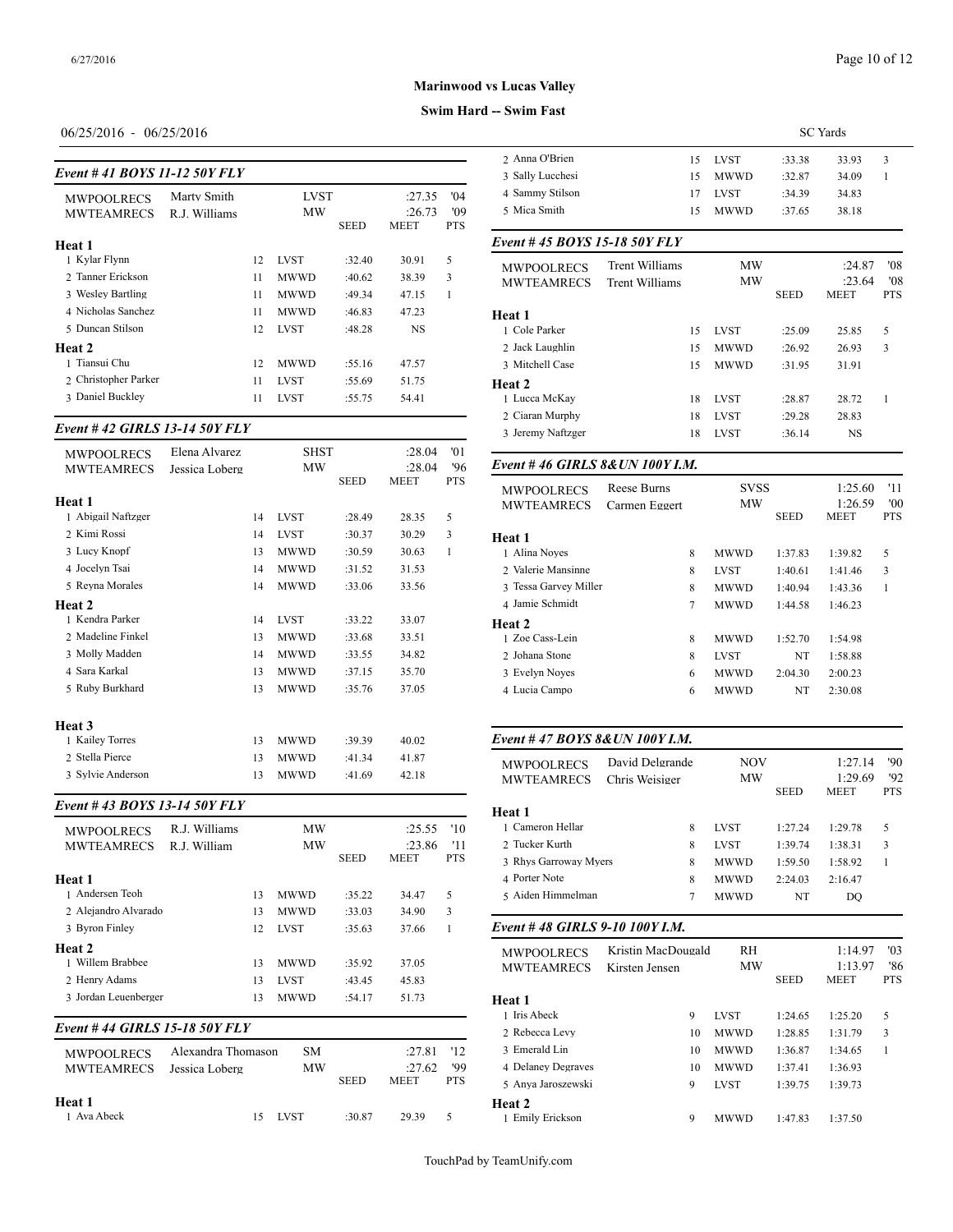# **Swim Hard -- Swim Fast**

## 06/25/2016 - 06/25/2016

| 2 Ella Baumert     | 10. | <b>MWWD</b> | 1:43.48 | 1:42.93 | 1 Kimi Rossi     |
|--------------------|-----|-------------|---------|---------|------------------|
| 3 Frances O'Connor | 9   | <b>MWWD</b> | 1:56.37 | 1:57.48 | 2 Olivia Juarez  |
| 4 Rory Kearns      | 9   | <b>MWWD</b> | 2:08.60 | 2:14.93 | 3 Islay Kilganno |
| 5 Julia Hamilton   |     | 10 LVST     | NT      | DO.     | 4 Laura Gravelle |
|                    |     |             |         |         | 5 Ryann Decray   |

## *Event # 49 BOYS 9-10 100Y I.M.*

| <b>MWPOOLRECS</b>       | Zachary McIntyre | NR          |             | 1:09.55   | 13           | 1 Lucy Knopf      |
|-------------------------|------------------|-------------|-------------|-----------|--------------|-------------------|
| <b>MWTEAMRECS</b>       | Douglas Wei      | MW          |             | 1:12.72   | $10^{\circ}$ | 2 Madeline Finkel |
|                         |                  |             | <b>SEED</b> | MEET      | <b>PTS</b>   | 3 Ruby Burkhard   |
| Heat 1                  |                  |             |             |           |              | 4 Annika Jorgense |
| 1 David Finney          | 10               | <b>LVST</b> | 1:23.43     | 1:24.99   | 5            | 5 Ryann Lucchesi  |
| 2 Jackson Conway        | 10               | <b>MWWD</b> | 1:31.35     | 1:30.94   | 3            |                   |
| 3 Maximilian Otsuki     | 10               | <b>MWWD</b> | 1:37.08     | 1:33.24   | 1            | Event # 53 $BOY$  |
| 4 Colin Bender          | 9                | <b>MWWD</b> | 1:38.14     | 1:37.94   |              | <b>MWPOOLRECS</b> |
| 5 Miller Link           | 9                | <b>LVST</b> | 1:41.05     | 1:50.62   |              | <b>MWTEAMREC</b>  |
| Heat 2                  |                  |             |             |           |              |                   |
| 1 Hayden Biesiadecki    | 9                | <b>LVST</b> | 1:43.93     | 1:40.33   |              | Heat 1            |
| 2 Leo Manwaring-Mueller | 10               | <b>MWWD</b> | 1:41.01     | 1:42.43   |              | 1 Reece Foehr     |
| 3 Eli Messick           | 10               | <b>LVST</b> | 1:41.65     | DO        |              | 2 Benjamin Freed  |
| 4 Charlie Nau           | 10               | <b>LVST</b> | 1:44.45     | <b>NS</b> |              | 3 Byron Finley    |
| Heat 3                  |                  |             |             |           |              | 4 Hayden Lowder   |
| 1 Soren Jessen          | 9                | <b>LVST</b> | 1:47.46     | 1:48.33   |              | 5 Connor Simon    |
| 2 Eden Abeck            | 9                | <b>LVST</b> | 1:56.16     | DO        |              |                   |
| <b>EX</b> Lucas Valdes  | 10               | <b>LVST</b> | 2:09.34     | 1:55.62   |              | Event # 54 GIRI   |
|                         |                  |             |             |           |              |                   |

## *Event # 50 GIRLS 11-12 100Y I.M.*

| <b>MWPOOLRECS</b>     | Alvssa Lo    |    | <b>SHST</b> |             | 1:04.94   | '03          |                   |
|-----------------------|--------------|----|-------------|-------------|-----------|--------------|-------------------|
| <b>MWTEAMRECS</b>     | Casey Wunsch |    | MW          |             | 1:08.17   | '99          | <b>Heat 1</b>     |
|                       |              |    |             | <b>SEED</b> | MEET      | <b>PTS</b>   | 1 Taylor Boyle    |
| Heat 1                |              |    |             |             |           |              | 2 Ava Abeck       |
| 1 Angela Tsai         |              | 12 | <b>MWWD</b> | 1:16.11     | 1:14.27   | 5            | 3 Madeline Knopf  |
| 2 Rosie Lucchesi      |              | 11 | <b>MWWD</b> | 1:16.29     | 1:16.68   | 3            | 4 Lindsey Lowder  |
| 3 Payton Juarez       |              | 12 | <b>MWWD</b> | 1:20.77     | 1:18.60   |              | 5 Georgia Lee     |
| 4 Sydney Hellar       |              | 12 | <b>LVST</b> | 1:19.31     | 1:19.00   | $\mathbf{1}$ |                   |
| 5 Cameron Jane Taylor |              | 12 | <b>LVST</b> | 1:21.11     | 1:21.98   |              |                   |
|                       |              |    |             |             |           |              | Event # 55 $BOY$  |
| <b>Heat 2</b>         |              |    |             |             |           |              | <b>MWPOOLRECS</b> |
| 1 Kate Hamilton       |              | 12 | <b>LVST</b> | 1:25.75     | 1:20.61   |              | <b>MWTEAMREC</b>  |
| 2 Kaya Lash           |              | 12 | <b>MWWD</b> | 1:21.25     | 1:20.98   |              |                   |
| 3 Bridget Boyle       |              | 12 | <b>MWWD</b> | 1:34.07     | 1:33.19   |              | Heat 1            |
| 4 Molly Young         |              | 11 | <b>MWWD</b> | 1:22.24     | 1:36.41   |              | 1 Edan Flynn      |
| 5 Meredith Case       |              | 12 | <b>MWWD</b> | 1:35.55     | <b>NS</b> |              | 2 Max Manwaring   |
|                       |              |    |             |             |           |              | 3 Conor Cassidy   |
|                       |              |    |             |             |           |              |                   |

## *Event # 51 BOYS 11-12 100Y I.M.*

| <b>MWPOOLRECS</b>                      | Marty Smith                   | <b>LVST</b>                |                    | 1:05.38                           | 04'                                 | 5 Joseph Hansen                             |
|----------------------------------------|-------------------------------|----------------------------|--------------------|-----------------------------------|-------------------------------------|---------------------------------------------|
| <b>MWTEAMRECS</b><br>Heat 1            | Chris Weisiger                | <b>MW</b>                  | <b>SEED</b>        | 1:06.32<br><b>MEET</b>            | '96<br><b>PTS</b>                   | Heat 2<br>1 Ciaran Murphy<br>2 Tyler Bortel |
| 1 James Gravelle<br>2 Benjamin Shafer  | 11                            | <b>LVST</b><br><b>MWWD</b> | 1:15.12            | 1:14.72                           | 5                                   | EX Jack Laughlin                            |
| 3 Luca Garvey Miller                   | 12<br>11                      | <b>MWWD</b>                | 1:30.54<br>1:40.56 | 1:28.48<br>1:35.98                | 3                                   | Event # 56 MIX                              |
| Event # 52 GIRLS 13-14 100Y I.M.       |                               |                            |                    |                                   |                                     | <b>MWPOOLRECS</b><br><b>MWTEAMREC</b>       |
| <b>MWPOOLRECS</b><br><b>MWTEAMRECS</b> | Darcie Campbell<br>Cassie Fix | <b>SV</b><br><b>MW</b>     | <b>SEED</b>        | 1:05.12<br>1:05.51<br><b>MEET</b> | '04<br>$^{\prime}$ 01<br><b>PTS</b> | Heat 1<br>1 Lucas Vallev Sw                 |

| <b>SC</b> Yards<br>1 Kimi Rossi<br>1:09.30<br>1:09.15<br>14<br>LVST<br>5<br>2 Olivia Juarez<br>3<br>13<br>MWWD<br>1:09.96<br>1:09.86<br>3 Islay Kilgannon<br>14<br><b>MWWD</b><br>1:11.70<br>1:12.01<br>1<br>4 Laura Gravelle<br>13<br>LVST<br>1:13.00<br>1:14.29<br>5 Ryann Degraves<br>13<br>MWWD<br>1:16.09<br>1:17.09<br>1 Lucy Knopf<br>MWWD<br>1:16.66<br>1:16.85<br>13<br>2 Madeline Finkel<br>13<br>MWWD<br>1:18.21<br>1:18.24<br>3 Ruby Burkhard<br>MWWD<br>1:22.18<br>13<br>1:23.51<br>4 Annika Jorgensen<br>13<br>MWWD<br>NT<br>1:33.59<br>5 Ryann Lucchesi<br>13<br><b>MWWD</b><br>1:19.09<br>NS<br>Event # 53 BOYS 13-14 100Y I.M.<br>Joe Smith<br>:59.86<br><b>SHST</b><br><b>MWPOOLRECS</b><br>МW<br>:58.66<br><b>MWTEAMRECS</b><br>R.J. Williams<br><b>SEED</b><br>MEET<br><b>PTS</b><br>Heat 1<br>1 Reece Foehr<br>5<br>14<br>MWWD<br>1:02.28<br>1:04.82<br>2 Benjamin Freed<br><b>MWWD</b><br>1:15.62<br>1:16.03<br>3<br>13<br>3 Byron Finley<br>12<br>LVST<br>1:25.23<br>1:27.43<br>1<br>4 Hayden Lowder<br>13<br>LVST<br>NT<br>1:30.08<br>5 Connor Simon<br>13<br>MWWD<br>1:15.54<br>DQ<br>Event # 54 GIRLS 15-18 100Y I.M.<br>Francesca Lollini<br><b>ORCA</b><br>1:04.03<br><b>MWPOOLRECS</b><br>MW<br>1:03.37<br><b>MWTEAMRECS</b><br>Cassie Fix<br><b>SEED</b><br>MEET<br><b>PTS</b><br><b>Heat 1</b><br>1 Taylor Boyle<br>5<br>16<br><b>MWWD</b><br>1:05.97<br>1:06.78<br>2 Ava Abeck<br>3<br>LVST<br>1:06.55<br>1:07.29<br>15<br>3 Madeline Knopf<br>15<br><b>MWWD</b><br>1:13.57<br>1:13.78<br>1<br>4 Lindsey Lowder<br>17<br>LVST<br>1:24.31<br>1:23.54<br>5 Georgia Lee<br>15<br>LVST<br>1:23.92<br>1:24.03<br>Event # 55 BOYS 15-18 100Y I.M.<br>Chris Weisiger<br>'01<br>МW<br>:56.83<br><b>MWPOOLRECS</b><br>МW<br>:54.79<br><b>MWTEAMRECS</b><br>Chris Weisiger<br>SEED<br>PTS<br>MEET<br>Heat 1<br>1 Edan Flynn<br>:59.72<br>58.25<br>5<br>18<br>LVST<br>2 Max Manwaring-Mueller<br>3<br>MWWD<br>1:01.85<br>1:00.61<br>15<br>3 Conor Cassidy<br>15<br>LVST<br>1:10.18<br>1:09.81<br>1<br>4 Mitchell Case<br>15<br>MWWD<br>1:14.88<br>1:13.40<br>5 Joseph Hansen<br>15<br>MWWD<br>1:13.17<br>1:15.85<br>Heat 2<br>1 Ciaran Murphy<br>LVST<br>1:12.96<br>1:10.93<br>18<br>2 Tyler Bortel<br>LVST<br>NT<br>1:20.77<br>16<br>EX Jack Laughlin<br>MWWD<br>15<br>NT<br>NS<br>Event # 56 MIXED 8& UN 100Y FREE REL<br><b>SVST</b><br>1:03.30<br>'11<br><b>MWPOOLRECS</b><br>МW<br>1:04.82<br><b>MWTEAMRECS</b><br>SEED<br>MEET<br>Heat 1<br>1 Lucas Valley Swim Te A<br>NT<br>LVST<br>1:07.98<br>7<br>1 Kurth, Tucker<br>2 Brown, Haley<br>8<br>8 | -- SWIM Fast          |  |  |     |  |  |  |
|------------------------------------------------------------------------------------------------------------------------------------------------------------------------------------------------------------------------------------------------------------------------------------------------------------------------------------------------------------------------------------------------------------------------------------------------------------------------------------------------------------------------------------------------------------------------------------------------------------------------------------------------------------------------------------------------------------------------------------------------------------------------------------------------------------------------------------------------------------------------------------------------------------------------------------------------------------------------------------------------------------------------------------------------------------------------------------------------------------------------------------------------------------------------------------------------------------------------------------------------------------------------------------------------------------------------------------------------------------------------------------------------------------------------------------------------------------------------------------------------------------------------------------------------------------------------------------------------------------------------------------------------------------------------------------------------------------------------------------------------------------------------------------------------------------------------------------------------------------------------------------------------------------------------------------------------------------------------------------------------------------------------------------------------------------------------------------------------------------------------------------------------------------------------------------------------------------------------------------------------------------------------------------------------------------------------------------------------------------------------------------------------------------------------------------------------------------------------------------------------------------------------------------------------------------------------------|-----------------------|--|--|-----|--|--|--|
| '99<br>'11<br>'05<br>'01                                                                                                                                                                                                                                                                                                                                                                                                                                                                                                                                                                                                                                                                                                                                                                                                                                                                                                                                                                                                                                                                                                                                                                                                                                                                                                                                                                                                                                                                                                                                                                                                                                                                                                                                                                                                                                                                                                                                                                                                                                                                                                                                                                                                                                                                                                                                                                                                                                                                                                                                                     |                       |  |  |     |  |  |  |
|                                                                                                                                                                                                                                                                                                                                                                                                                                                                                                                                                                                                                                                                                                                                                                                                                                                                                                                                                                                                                                                                                                                                                                                                                                                                                                                                                                                                                                                                                                                                                                                                                                                                                                                                                                                                                                                                                                                                                                                                                                                                                                                                                                                                                                                                                                                                                                                                                                                                                                                                                                              |                       |  |  |     |  |  |  |
|                                                                                                                                                                                                                                                                                                                                                                                                                                                                                                                                                                                                                                                                                                                                                                                                                                                                                                                                                                                                                                                                                                                                                                                                                                                                                                                                                                                                                                                                                                                                                                                                                                                                                                                                                                                                                                                                                                                                                                                                                                                                                                                                                                                                                                                                                                                                                                                                                                                                                                                                                                              |                       |  |  |     |  |  |  |
|                                                                                                                                                                                                                                                                                                                                                                                                                                                                                                                                                                                                                                                                                                                                                                                                                                                                                                                                                                                                                                                                                                                                                                                                                                                                                                                                                                                                                                                                                                                                                                                                                                                                                                                                                                                                                                                                                                                                                                                                                                                                                                                                                                                                                                                                                                                                                                                                                                                                                                                                                                              |                       |  |  |     |  |  |  |
|                                                                                                                                                                                                                                                                                                                                                                                                                                                                                                                                                                                                                                                                                                                                                                                                                                                                                                                                                                                                                                                                                                                                                                                                                                                                                                                                                                                                                                                                                                                                                                                                                                                                                                                                                                                                                                                                                                                                                                                                                                                                                                                                                                                                                                                                                                                                                                                                                                                                                                                                                                              |                       |  |  |     |  |  |  |
|                                                                                                                                                                                                                                                                                                                                                                                                                                                                                                                                                                                                                                                                                                                                                                                                                                                                                                                                                                                                                                                                                                                                                                                                                                                                                                                                                                                                                                                                                                                                                                                                                                                                                                                                                                                                                                                                                                                                                                                                                                                                                                                                                                                                                                                                                                                                                                                                                                                                                                                                                                              |                       |  |  |     |  |  |  |
|                                                                                                                                                                                                                                                                                                                                                                                                                                                                                                                                                                                                                                                                                                                                                                                                                                                                                                                                                                                                                                                                                                                                                                                                                                                                                                                                                                                                                                                                                                                                                                                                                                                                                                                                                                                                                                                                                                                                                                                                                                                                                                                                                                                                                                                                                                                                                                                                                                                                                                                                                                              | Heat 2                |  |  |     |  |  |  |
|                                                                                                                                                                                                                                                                                                                                                                                                                                                                                                                                                                                                                                                                                                                                                                                                                                                                                                                                                                                                                                                                                                                                                                                                                                                                                                                                                                                                                                                                                                                                                                                                                                                                                                                                                                                                                                                                                                                                                                                                                                                                                                                                                                                                                                                                                                                                                                                                                                                                                                                                                                              |                       |  |  |     |  |  |  |
|                                                                                                                                                                                                                                                                                                                                                                                                                                                                                                                                                                                                                                                                                                                                                                                                                                                                                                                                                                                                                                                                                                                                                                                                                                                                                                                                                                                                                                                                                                                                                                                                                                                                                                                                                                                                                                                                                                                                                                                                                                                                                                                                                                                                                                                                                                                                                                                                                                                                                                                                                                              |                       |  |  |     |  |  |  |
|                                                                                                                                                                                                                                                                                                                                                                                                                                                                                                                                                                                                                                                                                                                                                                                                                                                                                                                                                                                                                                                                                                                                                                                                                                                                                                                                                                                                                                                                                                                                                                                                                                                                                                                                                                                                                                                                                                                                                                                                                                                                                                                                                                                                                                                                                                                                                                                                                                                                                                                                                                              |                       |  |  |     |  |  |  |
|                                                                                                                                                                                                                                                                                                                                                                                                                                                                                                                                                                                                                                                                                                                                                                                                                                                                                                                                                                                                                                                                                                                                                                                                                                                                                                                                                                                                                                                                                                                                                                                                                                                                                                                                                                                                                                                                                                                                                                                                                                                                                                                                                                                                                                                                                                                                                                                                                                                                                                                                                                              |                       |  |  |     |  |  |  |
| '03<br>PTS                                                                                                                                                                                                                                                                                                                                                                                                                                                                                                                                                                                                                                                                                                                                                                                                                                                                                                                                                                                                                                                                                                                                                                                                                                                                                                                                                                                                                                                                                                                                                                                                                                                                                                                                                                                                                                                                                                                                                                                                                                                                                                                                                                                                                                                                                                                                                                                                                                                                                                                                                                   |                       |  |  |     |  |  |  |
| '96                                                                                                                                                                                                                                                                                                                                                                                                                                                                                                                                                                                                                                                                                                                                                                                                                                                                                                                                                                                                                                                                                                                                                                                                                                                                                                                                                                                                                                                                                                                                                                                                                                                                                                                                                                                                                                                                                                                                                                                                                                                                                                                                                                                                                                                                                                                                                                                                                                                                                                                                                                          |                       |  |  |     |  |  |  |
|                                                                                                                                                                                                                                                                                                                                                                                                                                                                                                                                                                                                                                                                                                                                                                                                                                                                                                                                                                                                                                                                                                                                                                                                                                                                                                                                                                                                                                                                                                                                                                                                                                                                                                                                                                                                                                                                                                                                                                                                                                                                                                                                                                                                                                                                                                                                                                                                                                                                                                                                                                              |                       |  |  |     |  |  |  |
|                                                                                                                                                                                                                                                                                                                                                                                                                                                                                                                                                                                                                                                                                                                                                                                                                                                                                                                                                                                                                                                                                                                                                                                                                                                                                                                                                                                                                                                                                                                                                                                                                                                                                                                                                                                                                                                                                                                                                                                                                                                                                                                                                                                                                                                                                                                                                                                                                                                                                                                                                                              |                       |  |  |     |  |  |  |
|                                                                                                                                                                                                                                                                                                                                                                                                                                                                                                                                                                                                                                                                                                                                                                                                                                                                                                                                                                                                                                                                                                                                                                                                                                                                                                                                                                                                                                                                                                                                                                                                                                                                                                                                                                                                                                                                                                                                                                                                                                                                                                                                                                                                                                                                                                                                                                                                                                                                                                                                                                              |                       |  |  |     |  |  |  |
|                                                                                                                                                                                                                                                                                                                                                                                                                                                                                                                                                                                                                                                                                                                                                                                                                                                                                                                                                                                                                                                                                                                                                                                                                                                                                                                                                                                                                                                                                                                                                                                                                                                                                                                                                                                                                                                                                                                                                                                                                                                                                                                                                                                                                                                                                                                                                                                                                                                                                                                                                                              |                       |  |  |     |  |  |  |
|                                                                                                                                                                                                                                                                                                                                                                                                                                                                                                                                                                                                                                                                                                                                                                                                                                                                                                                                                                                                                                                                                                                                                                                                                                                                                                                                                                                                                                                                                                                                                                                                                                                                                                                                                                                                                                                                                                                                                                                                                                                                                                                                                                                                                                                                                                                                                                                                                                                                                                                                                                              |                       |  |  |     |  |  |  |
|                                                                                                                                                                                                                                                                                                                                                                                                                                                                                                                                                                                                                                                                                                                                                                                                                                                                                                                                                                                                                                                                                                                                                                                                                                                                                                                                                                                                                                                                                                                                                                                                                                                                                                                                                                                                                                                                                                                                                                                                                                                                                                                                                                                                                                                                                                                                                                                                                                                                                                                                                                              |                       |  |  |     |  |  |  |
|                                                                                                                                                                                                                                                                                                                                                                                                                                                                                                                                                                                                                                                                                                                                                                                                                                                                                                                                                                                                                                                                                                                                                                                                                                                                                                                                                                                                                                                                                                                                                                                                                                                                                                                                                                                                                                                                                                                                                                                                                                                                                                                                                                                                                                                                                                                                                                                                                                                                                                                                                                              |                       |  |  |     |  |  |  |
|                                                                                                                                                                                                                                                                                                                                                                                                                                                                                                                                                                                                                                                                                                                                                                                                                                                                                                                                                                                                                                                                                                                                                                                                                                                                                                                                                                                                                                                                                                                                                                                                                                                                                                                                                                                                                                                                                                                                                                                                                                                                                                                                                                                                                                                                                                                                                                                                                                                                                                                                                                              |                       |  |  |     |  |  |  |
|                                                                                                                                                                                                                                                                                                                                                                                                                                                                                                                                                                                                                                                                                                                                                                                                                                                                                                                                                                                                                                                                                                                                                                                                                                                                                                                                                                                                                                                                                                                                                                                                                                                                                                                                                                                                                                                                                                                                                                                                                                                                                                                                                                                                                                                                                                                                                                                                                                                                                                                                                                              |                       |  |  |     |  |  |  |
|                                                                                                                                                                                                                                                                                                                                                                                                                                                                                                                                                                                                                                                                                                                                                                                                                                                                                                                                                                                                                                                                                                                                                                                                                                                                                                                                                                                                                                                                                                                                                                                                                                                                                                                                                                                                                                                                                                                                                                                                                                                                                                                                                                                                                                                                                                                                                                                                                                                                                                                                                                              |                       |  |  |     |  |  |  |
|                                                                                                                                                                                                                                                                                                                                                                                                                                                                                                                                                                                                                                                                                                                                                                                                                                                                                                                                                                                                                                                                                                                                                                                                                                                                                                                                                                                                                                                                                                                                                                                                                                                                                                                                                                                                                                                                                                                                                                                                                                                                                                                                                                                                                                                                                                                                                                                                                                                                                                                                                                              |                       |  |  |     |  |  |  |
|                                                                                                                                                                                                                                                                                                                                                                                                                                                                                                                                                                                                                                                                                                                                                                                                                                                                                                                                                                                                                                                                                                                                                                                                                                                                                                                                                                                                                                                                                                                                                                                                                                                                                                                                                                                                                                                                                                                                                                                                                                                                                                                                                                                                                                                                                                                                                                                                                                                                                                                                                                              |                       |  |  |     |  |  |  |
|                                                                                                                                                                                                                                                                                                                                                                                                                                                                                                                                                                                                                                                                                                                                                                                                                                                                                                                                                                                                                                                                                                                                                                                                                                                                                                                                                                                                                                                                                                                                                                                                                                                                                                                                                                                                                                                                                                                                                                                                                                                                                                                                                                                                                                                                                                                                                                                                                                                                                                                                                                              |                       |  |  |     |  |  |  |
|                                                                                                                                                                                                                                                                                                                                                                                                                                                                                                                                                                                                                                                                                                                                                                                                                                                                                                                                                                                                                                                                                                                                                                                                                                                                                                                                                                                                                                                                                                                                                                                                                                                                                                                                                                                                                                                                                                                                                                                                                                                                                                                                                                                                                                                                                                                                                                                                                                                                                                                                                                              |                       |  |  |     |  |  |  |
|                                                                                                                                                                                                                                                                                                                                                                                                                                                                                                                                                                                                                                                                                                                                                                                                                                                                                                                                                                                                                                                                                                                                                                                                                                                                                                                                                                                                                                                                                                                                                                                                                                                                                                                                                                                                                                                                                                                                                                                                                                                                                                                                                                                                                                                                                                                                                                                                                                                                                                                                                                              |                       |  |  |     |  |  |  |
|                                                                                                                                                                                                                                                                                                                                                                                                                                                                                                                                                                                                                                                                                                                                                                                                                                                                                                                                                                                                                                                                                                                                                                                                                                                                                                                                                                                                                                                                                                                                                                                                                                                                                                                                                                                                                                                                                                                                                                                                                                                                                                                                                                                                                                                                                                                                                                                                                                                                                                                                                                              |                       |  |  |     |  |  |  |
|                                                                                                                                                                                                                                                                                                                                                                                                                                                                                                                                                                                                                                                                                                                                                                                                                                                                                                                                                                                                                                                                                                                                                                                                                                                                                                                                                                                                                                                                                                                                                                                                                                                                                                                                                                                                                                                                                                                                                                                                                                                                                                                                                                                                                                                                                                                                                                                                                                                                                                                                                                              |                       |  |  |     |  |  |  |
|                                                                                                                                                                                                                                                                                                                                                                                                                                                                                                                                                                                                                                                                                                                                                                                                                                                                                                                                                                                                                                                                                                                                                                                                                                                                                                                                                                                                                                                                                                                                                                                                                                                                                                                                                                                                                                                                                                                                                                                                                                                                                                                                                                                                                                                                                                                                                                                                                                                                                                                                                                              |                       |  |  |     |  |  |  |
|                                                                                                                                                                                                                                                                                                                                                                                                                                                                                                                                                                                                                                                                                                                                                                                                                                                                                                                                                                                                                                                                                                                                                                                                                                                                                                                                                                                                                                                                                                                                                                                                                                                                                                                                                                                                                                                                                                                                                                                                                                                                                                                                                                                                                                                                                                                                                                                                                                                                                                                                                                              |                       |  |  |     |  |  |  |
|                                                                                                                                                                                                                                                                                                                                                                                                                                                                                                                                                                                                                                                                                                                                                                                                                                                                                                                                                                                                                                                                                                                                                                                                                                                                                                                                                                                                                                                                                                                                                                                                                                                                                                                                                                                                                                                                                                                                                                                                                                                                                                                                                                                                                                                                                                                                                                                                                                                                                                                                                                              |                       |  |  |     |  |  |  |
|                                                                                                                                                                                                                                                                                                                                                                                                                                                                                                                                                                                                                                                                                                                                                                                                                                                                                                                                                                                                                                                                                                                                                                                                                                                                                                                                                                                                                                                                                                                                                                                                                                                                                                                                                                                                                                                                                                                                                                                                                                                                                                                                                                                                                                                                                                                                                                                                                                                                                                                                                                              |                       |  |  |     |  |  |  |
|                                                                                                                                                                                                                                                                                                                                                                                                                                                                                                                                                                                                                                                                                                                                                                                                                                                                                                                                                                                                                                                                                                                                                                                                                                                                                                                                                                                                                                                                                                                                                                                                                                                                                                                                                                                                                                                                                                                                                                                                                                                                                                                                                                                                                                                                                                                                                                                                                                                                                                                                                                              |                       |  |  |     |  |  |  |
|                                                                                                                                                                                                                                                                                                                                                                                                                                                                                                                                                                                                                                                                                                                                                                                                                                                                                                                                                                                                                                                                                                                                                                                                                                                                                                                                                                                                                                                                                                                                                                                                                                                                                                                                                                                                                                                                                                                                                                                                                                                                                                                                                                                                                                                                                                                                                                                                                                                                                                                                                                              |                       |  |  |     |  |  |  |
|                                                                                                                                                                                                                                                                                                                                                                                                                                                                                                                                                                                                                                                                                                                                                                                                                                                                                                                                                                                                                                                                                                                                                                                                                                                                                                                                                                                                                                                                                                                                                                                                                                                                                                                                                                                                                                                                                                                                                                                                                                                                                                                                                                                                                                                                                                                                                                                                                                                                                                                                                                              |                       |  |  |     |  |  |  |
|                                                                                                                                                                                                                                                                                                                                                                                                                                                                                                                                                                                                                                                                                                                                                                                                                                                                                                                                                                                                                                                                                                                                                                                                                                                                                                                                                                                                                                                                                                                                                                                                                                                                                                                                                                                                                                                                                                                                                                                                                                                                                                                                                                                                                                                                                                                                                                                                                                                                                                                                                                              |                       |  |  |     |  |  |  |
|                                                                                                                                                                                                                                                                                                                                                                                                                                                                                                                                                                                                                                                                                                                                                                                                                                                                                                                                                                                                                                                                                                                                                                                                                                                                                                                                                                                                                                                                                                                                                                                                                                                                                                                                                                                                                                                                                                                                                                                                                                                                                                                                                                                                                                                                                                                                                                                                                                                                                                                                                                              |                       |  |  |     |  |  |  |
|                                                                                                                                                                                                                                                                                                                                                                                                                                                                                                                                                                                                                                                                                                                                                                                                                                                                                                                                                                                                                                                                                                                                                                                                                                                                                                                                                                                                                                                                                                                                                                                                                                                                                                                                                                                                                                                                                                                                                                                                                                                                                                                                                                                                                                                                                                                                                                                                                                                                                                                                                                              |                       |  |  |     |  |  |  |
|                                                                                                                                                                                                                                                                                                                                                                                                                                                                                                                                                                                                                                                                                                                                                                                                                                                                                                                                                                                                                                                                                                                                                                                                                                                                                                                                                                                                                                                                                                                                                                                                                                                                                                                                                                                                                                                                                                                                                                                                                                                                                                                                                                                                                                                                                                                                                                                                                                                                                                                                                                              |                       |  |  |     |  |  |  |
|                                                                                                                                                                                                                                                                                                                                                                                                                                                                                                                                                                                                                                                                                                                                                                                                                                                                                                                                                                                                                                                                                                                                                                                                                                                                                                                                                                                                                                                                                                                                                                                                                                                                                                                                                                                                                                                                                                                                                                                                                                                                                                                                                                                                                                                                                                                                                                                                                                                                                                                                                                              |                       |  |  |     |  |  |  |
|                                                                                                                                                                                                                                                                                                                                                                                                                                                                                                                                                                                                                                                                                                                                                                                                                                                                                                                                                                                                                                                                                                                                                                                                                                                                                                                                                                                                                                                                                                                                                                                                                                                                                                                                                                                                                                                                                                                                                                                                                                                                                                                                                                                                                                                                                                                                                                                                                                                                                                                                                                              |                       |  |  |     |  |  |  |
|                                                                                                                                                                                                                                                                                                                                                                                                                                                                                                                                                                                                                                                                                                                                                                                                                                                                                                                                                                                                                                                                                                                                                                                                                                                                                                                                                                                                                                                                                                                                                                                                                                                                                                                                                                                                                                                                                                                                                                                                                                                                                                                                                                                                                                                                                                                                                                                                                                                                                                                                                                              |                       |  |  |     |  |  |  |
|                                                                                                                                                                                                                                                                                                                                                                                                                                                                                                                                                                                                                                                                                                                                                                                                                                                                                                                                                                                                                                                                                                                                                                                                                                                                                                                                                                                                                                                                                                                                                                                                                                                                                                                                                                                                                                                                                                                                                                                                                                                                                                                                                                                                                                                                                                                                                                                                                                                                                                                                                                              |                       |  |  |     |  |  |  |
|                                                                                                                                                                                                                                                                                                                                                                                                                                                                                                                                                                                                                                                                                                                                                                                                                                                                                                                                                                                                                                                                                                                                                                                                                                                                                                                                                                                                                                                                                                                                                                                                                                                                                                                                                                                                                                                                                                                                                                                                                                                                                                                                                                                                                                                                                                                                                                                                                                                                                                                                                                              |                       |  |  |     |  |  |  |
|                                                                                                                                                                                                                                                                                                                                                                                                                                                                                                                                                                                                                                                                                                                                                                                                                                                                                                                                                                                                                                                                                                                                                                                                                                                                                                                                                                                                                                                                                                                                                                                                                                                                                                                                                                                                                                                                                                                                                                                                                                                                                                                                                                                                                                                                                                                                                                                                                                                                                                                                                                              |                       |  |  |     |  |  |  |
|                                                                                                                                                                                                                                                                                                                                                                                                                                                                                                                                                                                                                                                                                                                                                                                                                                                                                                                                                                                                                                                                                                                                                                                                                                                                                                                                                                                                                                                                                                                                                                                                                                                                                                                                                                                                                                                                                                                                                                                                                                                                                                                                                                                                                                                                                                                                                                                                                                                                                                                                                                              |                       |  |  |     |  |  |  |
|                                                                                                                                                                                                                                                                                                                                                                                                                                                                                                                                                                                                                                                                                                                                                                                                                                                                                                                                                                                                                                                                                                                                                                                                                                                                                                                                                                                                                                                                                                                                                                                                                                                                                                                                                                                                                                                                                                                                                                                                                                                                                                                                                                                                                                                                                                                                                                                                                                                                                                                                                                              |                       |  |  |     |  |  |  |
|                                                                                                                                                                                                                                                                                                                                                                                                                                                                                                                                                                                                                                                                                                                                                                                                                                                                                                                                                                                                                                                                                                                                                                                                                                                                                                                                                                                                                                                                                                                                                                                                                                                                                                                                                                                                                                                                                                                                                                                                                                                                                                                                                                                                                                                                                                                                                                                                                                                                                                                                                                              |                       |  |  |     |  |  |  |
|                                                                                                                                                                                                                                                                                                                                                                                                                                                                                                                                                                                                                                                                                                                                                                                                                                                                                                                                                                                                                                                                                                                                                                                                                                                                                                                                                                                                                                                                                                                                                                                                                                                                                                                                                                                                                                                                                                                                                                                                                                                                                                                                                                                                                                                                                                                                                                                                                                                                                                                                                                              |                       |  |  |     |  |  |  |
|                                                                                                                                                                                                                                                                                                                                                                                                                                                                                                                                                                                                                                                                                                                                                                                                                                                                                                                                                                                                                                                                                                                                                                                                                                                                                                                                                                                                                                                                                                                                                                                                                                                                                                                                                                                                                                                                                                                                                                                                                                                                                                                                                                                                                                                                                                                                                                                                                                                                                                                                                                              |                       |  |  |     |  |  |  |
| 4 Hellar, Cameron                                                                                                                                                                                                                                                                                                                                                                                                                                                                                                                                                                                                                                                                                                                                                                                                                                                                                                                                                                                                                                                                                                                                                                                                                                                                                                                                                                                                                                                                                                                                                                                                                                                                                                                                                                                                                                                                                                                                                                                                                                                                                                                                                                                                                                                                                                                                                                                                                                                                                                                                                            | 3 Mansinne, Valerie 8 |  |  | - 8 |  |  |  |